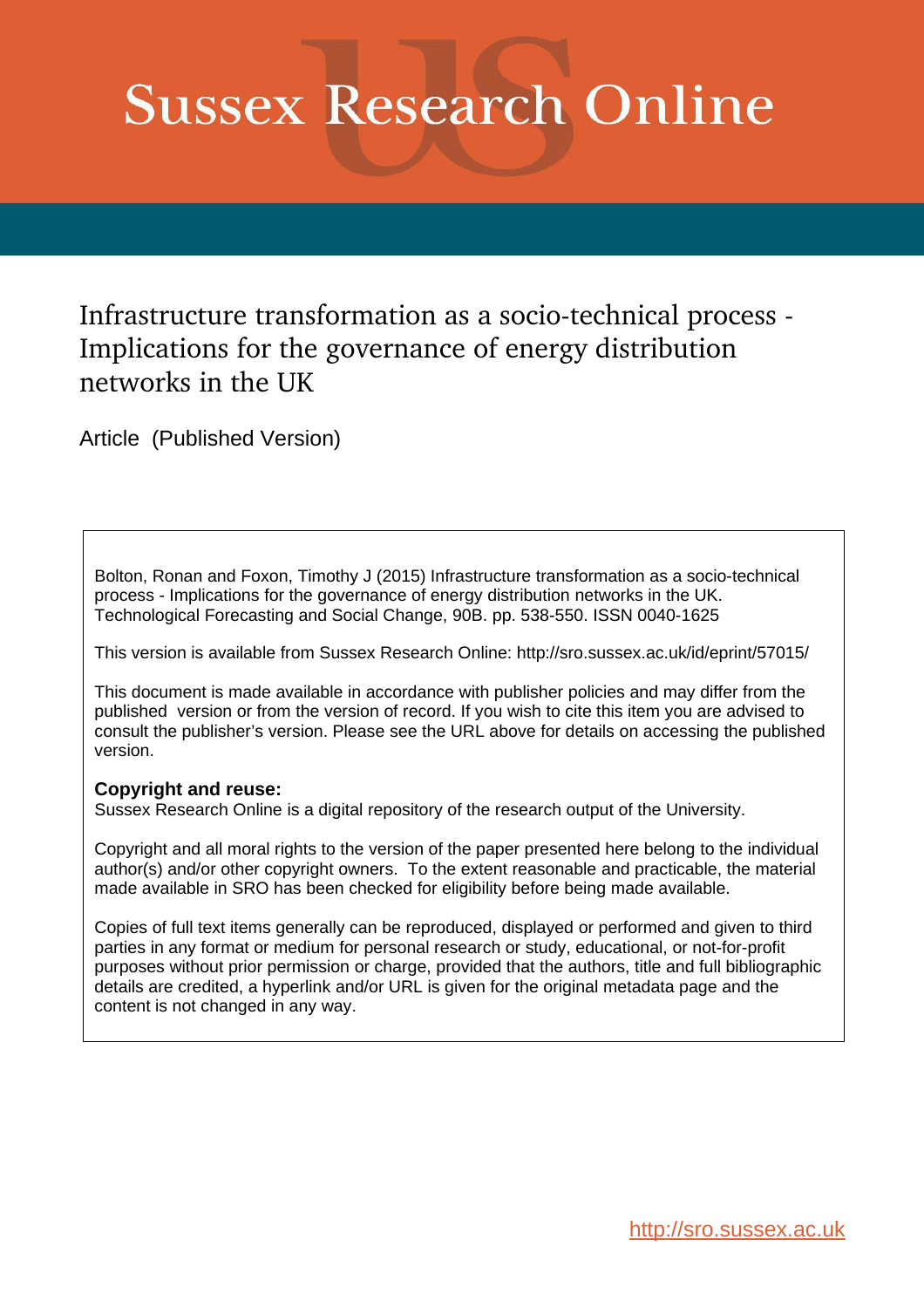Contents lists available at [ScienceDirect](http://www.sciencedirect.com/science/journal/00401625)

Technological Forecasting & Social Change



**Technological** Forecasting **Social Change** An International Iournal

CrossMark

# Infrastructure transformation as a socio-technical process — Implications for the governance of energy distribution networks in the UK

## Ronan Bolton <sup>a,\*</sup>, Timothy J. Foxon  $^{\rm b}$

a Science Technology and Innovation Studies, School of Social and Political Science, Old Surgeons' Hall, High School Yards, Edinburgh EH1 1LZ, UK <sup>b</sup> Sustainability Research Institute, School of Earth and Environment, University of Leeds, Leeds LS29 9HH, UK

#### article info abstract

Article history: Received 27 April 2012 Received in revised form 13 September 2013 Accepted 9 February 2014 Available online 11 March 2014

Keywords: Socio-technical systems Sustainability transitions Energy distribution Infrastructure governance Low carbon transition

This paper seeks to uncover and examine the complex set of governance challenges associated with transforming energy distribution networks, which play a key enabling role in a low carbon energy transition. We argue that, although the importance of such infrastructure networks to sustainability and low carbon transitions in the energy, water and mobility sectors is clear, there is relatively little understanding of the social and institutional dimension of these systems and appropriate governance strategies for their transformation. This may be because the prevalent model of infrastructure governance in the energy and other sectors has prioritised short term time horizons and static efficiencies. In this paper we draw on the social shaping of technology literature to develop a broader understanding of infrastructure change as a dynamic socio-technical process. The empirical focus of the paper is on the development of more flexible and sustainable energy distribution systems as key enablers for the UK's low carbon transition. Focusing on electricity and heat networks we identify a range of governance challenges along different phases of the 'infrastructure lifecycle', and we draw lessons for the development of governance frameworks for the transformation of energy infrastructure more generally.

© 2014 The Authors. Published by Elsevier Inc. This is an open access article under the CC BY license (http://creativecommons.org/licenses/by/3.0/).

#### 1. Introduction

It is widely recognised that the energy systems of industrialised countries are unsustainable and require fundamental restructuring. The growing scientific consensus surrounding anthropogenic climate change along with concerns over energy security and fossil fuel depletion have prompted much discussion over the need to accelerate transformational change towards low carbon energy systems [\[31,32\].](#page-12-0) So far, in analyses of energy transitions, much of the discussion has centred around supply side issues with the relative merits of different generation options being debated, along with the various institutional barriers to the diffusion of renewable technologies

Corresponding author at: Science Technology and Innovation Studies, Old Surgeons' Hall, High School Yards, Edinburgh EH1 1LZ, UK. Tel.: +44 131 650 6366.

E-mail address: [Ronan.Bolton@ed.ac.uk](mailto:Ronan.Bolton@ed.ac.uk) (R. Bolton).

e.g. wind power, biomass and solar [\[30,64,92\].](#page-12-0) More recently a smaller number of studies have begun to explore the role of the demand side in the energy transition and implications for the way we use energy in our everyday lives [\[43,65\]](#page-12-0). However, there have been surprisingly few studies which explicitly explore the network components of energy systems – the pipes and wires – which have unique technical and institutional characteristics [\[9,33,56,58\]](#page-12-0).

Similar sentiments have been expressed in a recent special section of this journal on "Infrastructures and Transitions" [\[57\]](#page-13-0), where the authors argued that across a number of sectors (water, energy, transport) the role of infrastructure networks in enabling or constraining broader sustainability transitions will be crucial. They highlighted the importance of infrastructures, whether they are distributive (energy, water), communicative (mobility) or accumulative (waste management), in acting as platforms which enable more

<http://dx.doi.org/10.1016/j.techfore.2014.02.017>

0040-1625/© 2014 The Authors. Published by Elsevier Inc. This is an open access article under the CC BY license (http://creativecommons.org/licenses/by/3.0/).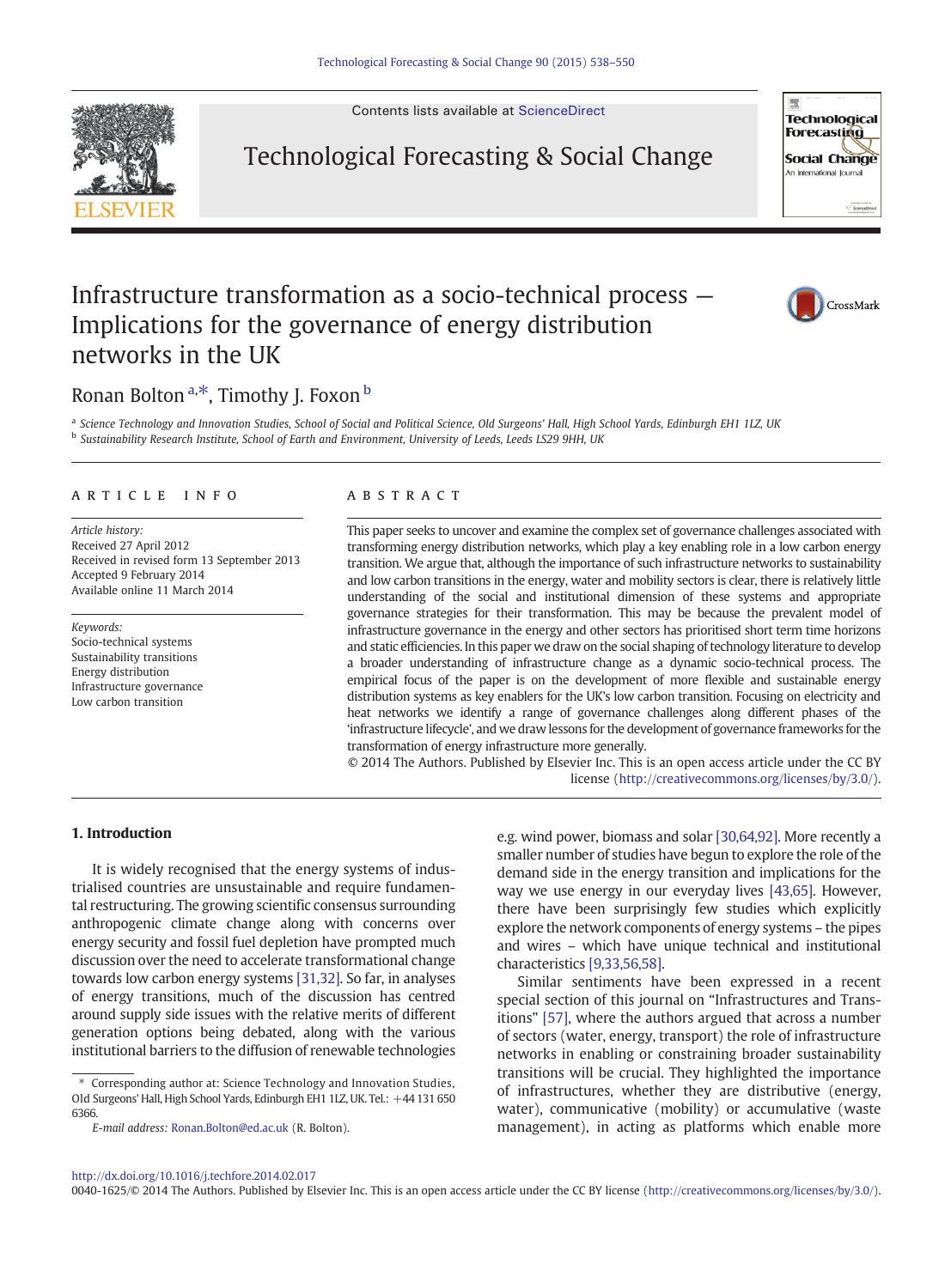<span id="page-2-0"></span>sustainable production and consumption practices to evolve [\[33\].](#page-12-0) The authors argued however that the stability of infrastructure systems may 'pose a major barrier to achieve desired sustainability transitions' and hence argue the need for a better understanding of the interactions between social and technological drivers for change and stability ([\[57\]:](#page-13-0) p. 1195).

In this paper we adopt a socio-technical systems approach to analyse the role of energy distribution grids in enabling the low carbon transition in the UK, focusing on the particular governance challenges faced in the electricity and heat sectors. These sectors account for a substantial proportion of UK total energy consumption (approximately 22% and 41% respectively [\[15\]\)](#page-12-0), and along with transport, decarbonising electricity and heat will be key to achieving the UK government's target of at least an 80% reduction in greenhouse gas emissions from 1990 levels by 2050. In a number of respects (renewables integration, system efficiency, demand side management), distribution grids which can integrate new forms of supply and demand side practices in these sectors will be important enablers for a low carbon transition.

Whilst there has been a degree of focus on the technical and engineering challenges of developing more flexible energy distribution networks, particularly in the electricity sector [\[22,85\]](#page-12-0), the aim of this paper is to focus on the institutional and governance challenges of transforming energy distribution systems. The paper argues that societies need to move beyond the traditional governance model for distribution (and other energy) networks which prioritises short term efficiencies in incumbent sectors (gas and electricity). A more "innovation friendly" governance model is needed to take into account the challenges to be faced at different stages of what we refer to as the infrastructure lifecycle — from early stage development of local networks, through to the transformation of incumbent national grids. We base our argument on insights from literature on the social shaping of technology and socio-technical systems studies and illustrate it using empirical examples of the UK electricity and heat sectors.

The paper is structured as follows: we begin in the next section by providing a brief literature overview and how we seek to analyse the transformation of distribution grids in the UK. Then, in [Section 3](#page-4-0), we outline the UK's prospective low carbon transition, highlighting electricity and heat distribution systems and their importance as enablers for this. In [Section 4](#page-6-0) we focus on the specific challenges being faced in the electricity and heat sectors in the UK: the electricity distribution case illustrates the difficulties faced in transforming highly regulated incumbent systems which are locked-in to an established technological trajectory, whilst the heat case illustrates the challenges of developing new infrastructures in more local/urban contexts. In each of the cases, we discuss the roles of a range of actors in the transformation process including government, private network operators, local authorities and the energy regulator. In the final sections we discuss the broader relevance of our analysis for low carbon infrastructure transformation more generally, focusing on lessons and insights for the development of more effective and coherent approaches to infrastructure governance.

#### 2. Framing and understanding governance challenges for infrastructure transformation

#### 2.1. A socio-technical understanding of infrastructure change

Realising the benefits of more flexible and sustainable systems of energy distribution will require an understanding of the nature of the governance challenge in transforming large scale and complex infrastructure systems. In order to do this we draw from and operationalise the socio-technical approach to analysing the dynamics and long term evolution of large scale technical systems such as energy infrastructure. This approach is situated within the wider field of the social shaping of technology, a basic premise being that the transformation of technologies and technical systems is not determined by any scientific, technological or economic rationality, rather there are a wide range of social, political and institutional factors which interact in a systemic fashion to influence their development [\[48,75,80,95\]](#page-12-0). The approach seeks to understand and unpack coevolutionary interactions between a broad range of social and institutional factors such as politics, culture, institutional frameworks and the strategies and practices of a range of actors including, for example, utility companies, sector regulators, policy makers, and end users [\[7,27,37\]](#page-12-0).

In the specific case of infrastructure based sectors such as energy distribution, but also including transport and water, we must also consider a number of specific techno-economic characteristics [\[26,55\]](#page-12-0) which mean that these sectors in particular 'typically evolve gradually and with only incremental changes along established paths (path-dependency)', and as a result governing structural changes in these sectors will be 'even more challenging than in conventional sectors' [\[58: p.](#page-13-0) [115\]](#page-13-0):

- Infrastructure services are often essential to everyday life and are therefore classed as public utilities or social goods. Systems such as transport, energy and communications produce positive (e.g. economic growth) and negative (e.g. visual and noise pollution) effects which make it difficult to disaggregate costs and benefits into a clear pricing regime.
- Due to the physical and economic characteristics of infrastructure networks, they tend to be natural monopolies, therefore the services they provide are not traded in markets but are subject to some form of influence by the state e.g. through regulation or public ownership.
- Infrastructure networks are large scale and complex technical systems and their successful operation requires the mutual interaction between large numbers of individual components. In order to achieve this technical complementarity, institutional arrangements which coordinate a range of both public and private actors are required [\[55\]](#page-13-0).

In the sub-sections below, we provide a brief overview of relevant strands of the socio-technical systems literature, and following this we attempt to operationalise key insights to identify and analyse governance challenge in the transformation of energy distribution networks.

#### 2.1.1. Large technical systems

The origins of the socio-technical systems approach can be traced to the early 1980s when a body of literature developed which sought to understand the emergence and long term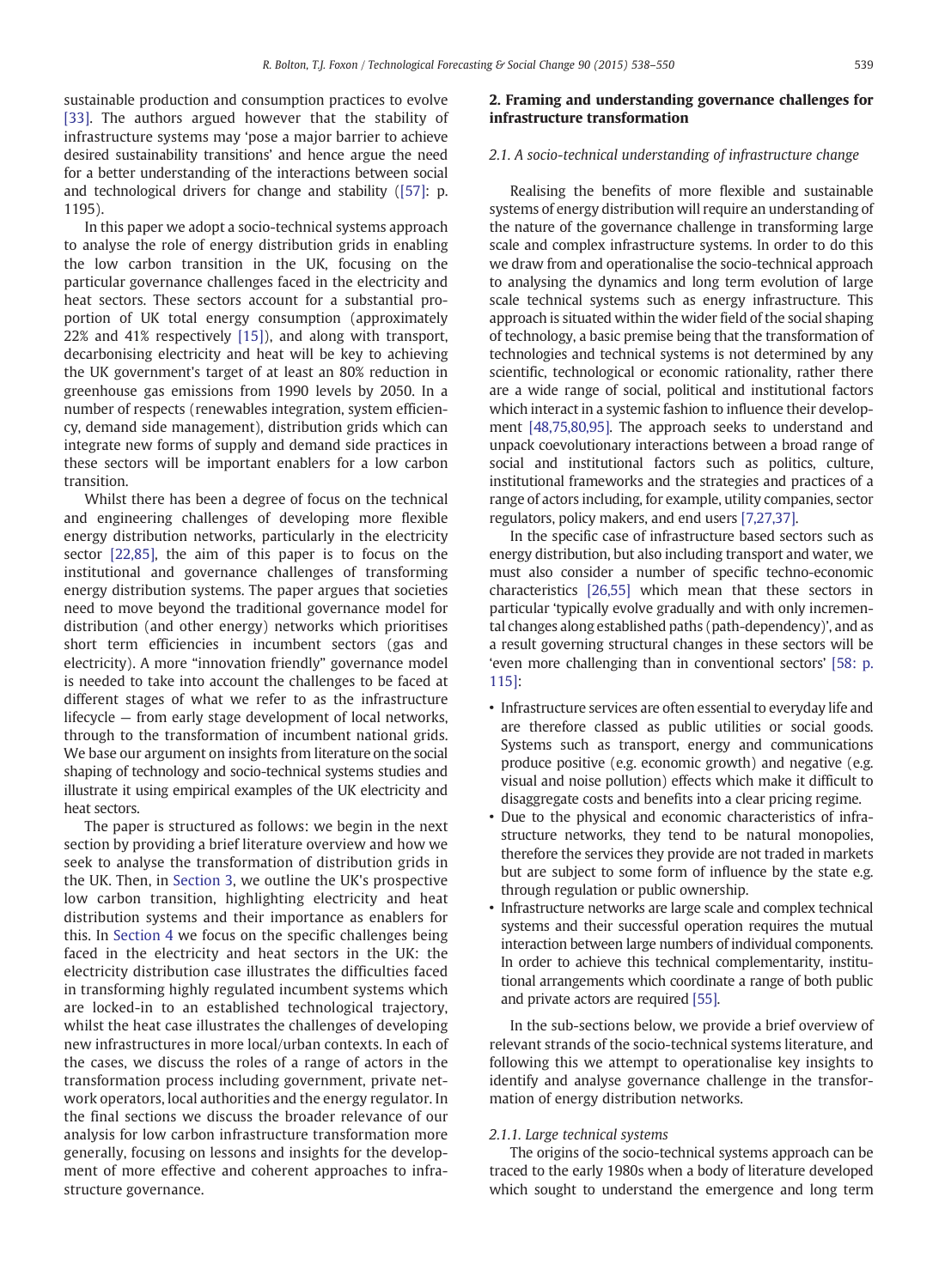evolution of infrastructures, termed Large Technical Systems (LTS) [\[13,47,88\]](#page-12-0). Particularly influential has been Thomas Hughes' account of the development of electricity systems in the 19th and early 20th centuries [\[47\].](#page-12-0) Hughes' approach was unique in that rather than treating LTSs as purely technical artefacts, he outlined how politics, geography, and influential individuals (system builders) played a role in shaping the early emergence of these systems. Hughes summarises the systems approach as follows:

"Large scale technology, such as electric light and power systems, incorporate not only technical and physical things such as generators, transformers and high-voltage transmission lines, but also utility companies, electrical manufacturers and reinforcing institutions such as regulatory agencies and laws".

#### [\[\[47: p. 2\]\]](#page-12-0)

A central focus of the LTS literature has been to analyse the ways in which technical systems interact or coevolve with their environment to produce context specific 'technical styles'. In his cross country/city comparison of London, Berlin and Chicago, Hughes [\[47\]](#page-12-0) showed how cultural, political and social differences between countries were reflected in the technologies that were adopted. In line with the social shaping of technology research agenda [\[4,5,75\]](#page-12-0), Hughes noted that:

"The style of each system was found to be based on entrepreneurial drive and decisions, economic principles, legislative constraints or supports, institutional structures, historical contingencies, and geographical factors, both human and natural".

#### [\[\[47, p. 462\]\]](#page-12-0)

In their early stages, electricity systems emerged in specific local contexts, however, over time, as technical or social constraints to system evolution and growth were overcome (Hughes termed these Reverse Salients), the systems developed an inner momentum and became a more coherent set of technologies and institutions. As the process unfolded across cities, regions and eventually nations, system builders were replaced by managers and financiers, with specific forms of technical knowledge becoming codified and institutionalised.

#### 2.1.2. Socio-technical transitions

Whilst Hughes' work accounts for the early emergence and expansion of systems, in more recent years there has been a growing interest in understanding the mechanisms by which established systems undergo structural transformations, or system innovations [\[38\].](#page-12-0) The socio-technical transitions approach argues that many contemporary infrastructure based sectors such as water, energy and mobility are experiencing lock-in to unsustainable trajectories resulting from path dependent change and the presence of selection environment which promotes incremental rather than radical innovation [\[7,91\]](#page-12-0). Within the literature, the predominant approach to framing and understanding the transformation of such large scale and institutionally embedded systems has been to adopt a multi-level perspective (MLP), where system innovations occur due to interactions between the landscape (macro), regime (meso) and niche (micro) levels [\[38\].](#page-12-0) Incumbent systems, or socio-technical regimes, are relatively stable configurations of institutions, practices and technologies which underpin the delivery of essential societal services e.g. energy supply, mobility, and housing. Over time, the social and technical dimensions of regimes tend to coevolve in a path dependent manner thus making them prone to inertia or lock-in — similar to the momentum concept in the LTS literature. Niches, on the other hand, are less constrained spaces which allow greater scope for agency and for radical technical and organisational innovations to emerge. Activities within regimes and niches are contextualised by broader socio-technical landscapes, which refer to macro-level structural trends in society beyond the influence of individual regimes e.g. climate change, political and economic paradigms. In cases where transitions occur, dynamics within and between the three levels create windows of opportunity for radical innovations, which had been developing in dispersed niches, to diffuse. Depending on the disruptive nature of the innovations and adaptive capacity of the regime [\[82\]](#page-13-0), this can undermine regime structures, leading to the development of a new type of system.

Developed by a group of Dutch researchers, the approach builds upon a number of historical studies of past transitions where it is observed that structural changes in sectors, or periods of systemic innovation, tend to stretch out over long periods of time – in the region of 50 years – and are characterised by different patterns of transformation called transition pathways [\[31,40\].](#page-12-0) Examples of their studies include the transition from sailing ships to steam ships [\[39\]](#page-12-0), and the development of urban water infrastructures in the Netherlands [\[37\].](#page-12-0)

#### 2.2. Operationalising insights — an integrative lifecycle approach

In order to operationalise these basic insights of sociotechnical systems literatures outlined above to identify and assess key governance challenges associated with the transformation distribution and other infrastructure networks, we propose an infrastructure lifecycle model ([Fig. 1\)](#page-4-0). Here, drawing from the LTS insights of Hughes [\[47\]](#page-12-0) and Kaijser [\[52\]](#page-13-0) who stress the phased nature of infrastructure evolution, we distinguish between four different stages of the infrastructure lifecycle. Essentially we argue that different types of governance challenges will be faced along the different phases of the infrastructure lifecycle, and these will require policy makers and regulators to move beyond their traditional focus on short term efficiencies. The phases we identify are discussed below.

In the system building and establishment phase, new systems emerge within niches e.g. the development of small scale urban electricity systems in the late 19th century. These systems will tend to be geographically dispersed niches with a diverse range of technologies and engineering practices, or technical styles, being adopted in different contexts. In the system expansion and momentum phase, as standards develop and dominant designs emerge [\[54\]](#page-13-0), systems expand and develop an internal momentum of their own [\[47\]](#page-12-0). Over time these systems interconnect over wider geographic areas — across cities, regions, nations and even international boundaries. Long term investments are made in fixed assets and this sunken capital reinforces a lock-in to a particular technological trajectory, thus systems become prone to stagnation and inertia. Key mechanisms of this lockin include embedded organisational practices or routines of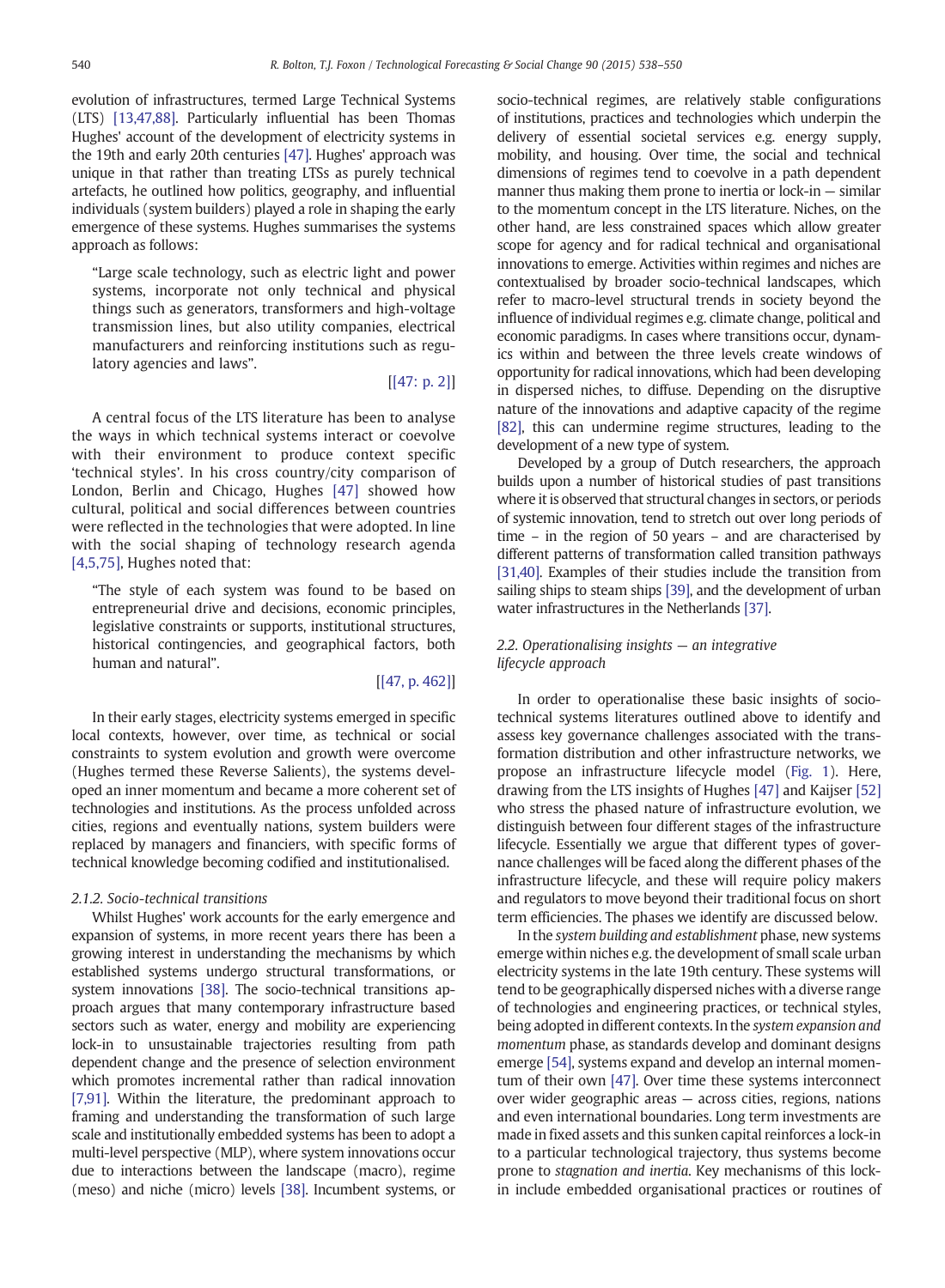<span id="page-4-0"></span>

Fig. 1. The infrastructure lifecycle model.

incumbent organisations, benefits of scale economies and network effects, where interconnection of multiple components of a system provides durability. However, over time assets inevitably age, and developments at the landscape level such as climate change and energy security concerns will exert influence, tending to destabilise the regime structures in the system transition and renewal phase. The incumbent regime actors either adapt to new circumstances and a system renewal occurs, or a more radical transition process occurs where niche level actors exploit these windows of opportunity, leading to the development of a qualitatively new type of system.

Such a cyclical model of innovation, where long periods of gradual/incremental change are punctuated by short periods of more radical fundamental change, is of course well established in the Schumpeterian inspired literatures on evolutionary economics [\[24,34,35\]](#page-12-0), industry dynamics [\[1,54\],](#page-12-0) and more recently the socio-technical transitions approach outlined above [\[39\].](#page-12-0) Also, the wider literature on science and technology studies emphasises the complex, non-deterministic and non-linear relationship between technology and society as a distinct problem for policy, and highlights the need to better understand 'the processes of technological change' and 'engage with the content of technological artefacts and practices' [\[94: p. 5\]](#page-13-0).

The aim of this paper is operationalise these more nuanced understandings of the process of technical change as a sociotechnical and cyclical process to address policy and governance challenges related to the role of energy distribution networks in enabling a low carbon energy transition.

#### 3. Energy distribution networks and the UK low carbon transition

In 2008, the UK enshrined into law a commitment to reduce its greenhouse gas emissions by 80% by 2050, and to put in place intermediate 5-yearly carbon budgets towards this target. Significant contributions to these reductions are expected to come from the electricity and heating sectors, implying potentially radical changes to end-use demands, supply options, and transmission and distribution networks.

In relation to energy distribution in the UK the key phases of the infrastructure lifecycle are likely to be stagnation and inertia moving into renewal and transition and system building and establishment moving into expansion and momentum. Our empirical cases of UK electricity and heat distribution networks respectively highlight the nature of the governance challenge being faced at these two different phases in the overall context of the decarbonisation of the UK economy. Before outlining these cases in more depth, in the paragraphs below we briefly discuss the broader relationship between UK energy infrastructures and their role in enabling long term decarbonisation.

Due to the more advanced development of lower carbon options in the electricity sector (e.g. renewables and nuclear) and concerns over energy security due to ageing plant[\[12,19,74\]](#page-12-0), power sector decarbonisation is generally seen as a short/ medium term priority in UK energy policy. Whilst much of the mainstream debate has on the need to deploy new forms of large scale generation (e.g. offshore wind, carbon capture and storage, nuclear) which is connected to high voltage national transmission grids, a number of recent studies have argued that there is also a need to consider new forms of distribution system planning at the local and regional scales. For example, McDonald [\[59\],](#page-13-0) in reviewing developments in electricity network technologies and concepts, highlighted the importance of active and intelligent electricity distribution networks to maintain power quality with increasing levels of smaller scale intermittent renewable connected to the distribution grids. He argued that 'conventional network design has led to less sophisticated system control and management structures with lower levels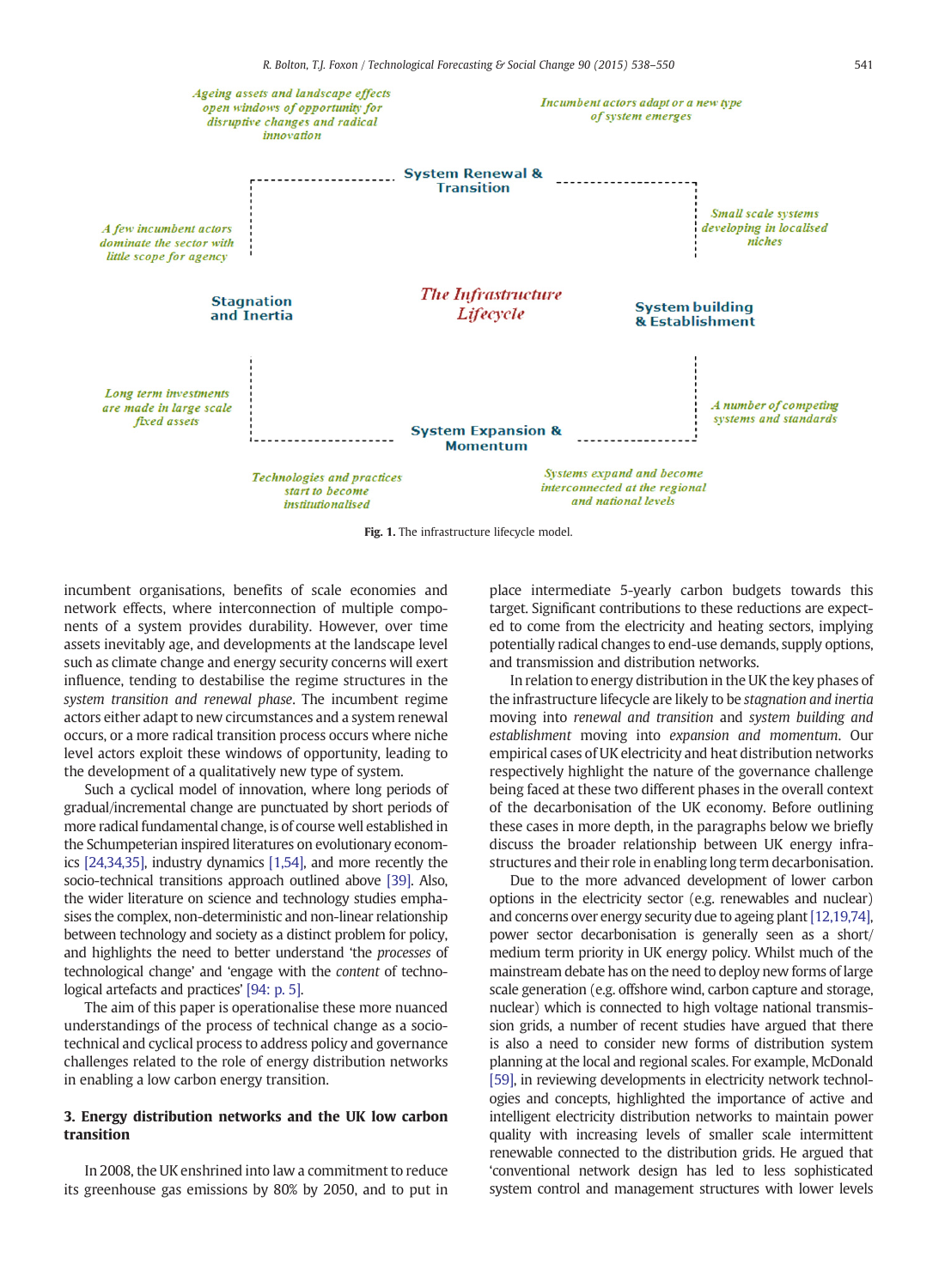of automation in place' and 'similar to conventional transmission networks, more active network strategies and technologies will be required at the distribution level' (p. 4347).

Heat, unlike electricity, is generally not a grid based system in the UK, rather heating for the majority of buildings is predominantly gas fuelled  $[3]$ ,<sup>1</sup> with 18–20 million individual gas boilers installed in dwellings [\[18\].](#page-12-0) Approximately 70% of all domestic, commercial and industrial heat demands in the UK is met from natural gas, largely due to historical reasons, such as the (until recent) availability of relatively cheap gas from North Sea reserves and the development of an extensive gas distribution network since the 1960s/70s [\[2\].](#page-12-0) In its recently published heat strategy [\[21\]](#page-12-0), the UK Department for Energy and Climate Change (DECC) emphasised the need for a diversity of solutions in order to move away from a heavy reliance on gas and decarbonise this sector: this includes the roll out of electric air and ground source heat pumps which extract and recirculate low temperature heat, increased use of biomass boilers and the development of local district heating networks which are supplied from efficient gas-fired or biomass combined heat and power plants. The latter of these proposed solutions will necessitate the development of an extensive network of distribution pipes, particularly in densely populated urban areas. However, as we discuss later in the paper, heat distribution has to date been an underdeveloped aspect of the UK energy infrastructure, unlike more well developed heat markets such as in the Nordic countries.

#### 3.1. Distribution networks as enablers for decarbonisation

The future of energy distribution in the context of the 2050 low carbon transition is of course highly uncertain and likely to be shaped by a range of innovations in other areas of the energy chain (generation, transmission, end use), along with changes to the wider regulatory and policy frameworks governing this energy system [\[29\]](#page-12-0). With this in mind, in the subsections below we identify three broad areas where distribution systems are likely to act as important enablers for a low carbon transition across alternative low carbon pathways.

#### 3.1.1. Integration of renewables

Although the overall levels of renewables in the electricity and heat sectors are relatively low, they have been growing in the UK  $[20]$ ,<sup>2</sup> and therefore the ability of distribution systems to integrate renewables will be crucially important. For example, the connection of microgeneration such as solar PV could result in capacity constraints on the low voltage electricity distribution networks, particularly in densely populated urban areas, whilst rural networks may experience voltage rise issues due to the connection of wind. The ability of distribution network operators (DNOs) to manage more complex flows on their networks will be key. For the case of renewable heat, although it is envisioned that much of heat supply will be electrified [\[11\],](#page-12-0) the economic prospects of low carbon technologies such as CHP with biomass fuel will be improved by the development of local heat distribution networks where the heat can be captured. This will be dependent on the nature and density of demand/loads within specific localities [\[16,76,90\].](#page-12-0)

#### 3.1.2. Promoting energy efficiency

There are a number of ways that sustainable distribution systems could promote energy efficiency, particularly relating to the avoidance of thermal losses. For example, in city scale district energy (DE) schemes involving combined heat and power with district heating (CHP/DH), energy efficiency approaches 70%, as opposed to 40% for conventional plant [\[53\]](#page-13-0) where the waste heat is 'dumped'. Further savings can be achieved by balancing and sequencing a range of loads, leading to the more efficient utilisation of fuel, compared to a large number of less efficient individual boilers which often operate at part load [\[77\].](#page-13-0) Figures from the Department of Energy and Climate Change (DECC) show that if gas-fired CHP were the main energy source for domestic and commercial heat and power, this would save approximately 9.8 MtCO<sub>2</sub> per annum, and if a biomass source is used this could potentially rise to 19.3 MtCO2 [\[16\].](#page-12-0) For the case of electricity distribution, utilising flexible approaches, such as demand shifting [\[81\]](#page-13-0) and more sophisticated monitoring techniques e.g. thermal ratings, can help to reduce losses, which account for up to 5–6% of electricity distributed.

#### 3.1.3. Promoting DSM

A third area where distribution systems will be important for the low carbon transition is in integrating with the demand side and promoting demand side management (DSM). In the electricity sector, the traditional role of a distribution network has been to reliably deliver power to the customer in a one way direction. However, as we move away from this 'predict and provide' paradigm, the demand side, along with increased storage capacity and interconnection [\[89\]](#page-13-0), will become a more active component in the electricity system in order to deal with the issue of intermittency. Studies have shown that integrating the demand side with the operation of the upstream asset base can lead to cost savings by reducing capacity margins, offsetting network reinforcements to accommodate low carbon technologies and avoiding investment in expensive peaking plant to deal with intermittency [\[84\]](#page-13-0). The UK government is planning to roll out smart metres to all domestic customers beginning in 2015, and because customers are connected to the distribution networks, these systems will become an increasingly important part of developing a more interactive relationship between customers and the electricity system. Such issues have become central to debates surrounding smart grids [\[17,25\]](#page-12-0).

Of course the changes required to develop a supporting energy infrastructure to realise the low carbon transition go deeper than the technical issues which were emphasised here. In the next section we focus on ways of framing and understanding the governance challenges likely to be encountered in transforming large scale systems such as distribution networks as we enter into the renewal and transition (electricity case) and system building and establishment moving into expansion and momentum (heat case) phases.

 $1$  Approximately 81% gas, and around 8% electricity and oil.

<sup>2</sup> Measured against targets set in the EU 2009 EU Renewable Energy Directive, as of 2012 10.8% of electricity generation was from renewable sources, rising from 5.4% in 2008, while the level of heat (and cooling) from renewable sources was 3.2% rising from 2.1% in 2008 (see Table 6.7).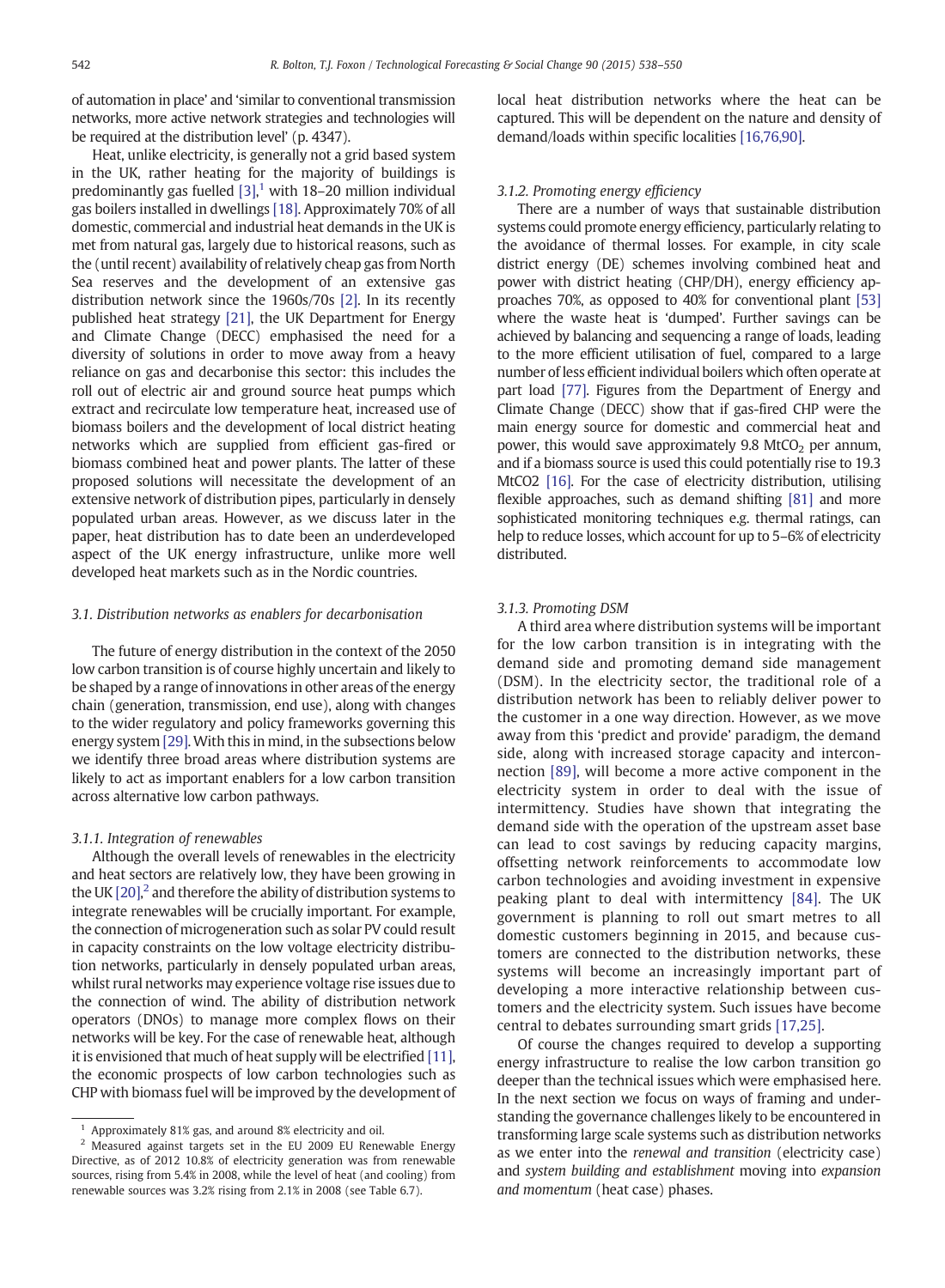### <span id="page-6-0"></span>4. Challenges at different stages of the infrastructure lifecycle

Drawing on empirical case studies of electricity distribution and district heat networks we now discuss how some key governance challenges are being encountered in the UK context and discuss the extent to which they are being addressed.

For each of the cases, selected policy documents were reviewed to provide an overview and also to give an outline of the most significant developments which have taken place within each sector over approximately the past ten years. In order to complement this documentary analysis, over forty semi-structured interviews were conducted with key stakeholders throughout the study period (2009–2011). Table 1 below illustrates the range of stakeholders interviewed as part of both cases and the number of interviews conducted in each category. The sections below provide a summary of key governance challenges to be addressed in each case (for a more detailed analysis of the cases see: [\[6\]](#page-12-0))

#### 4.1. Case #1: from stagnation to transition — developing active electricity distribution networks

The current structure of the electricity distribution sector in the UK emerged following the 1989 Electricity Act which established licences for 14 private regional electricity companies (RECs). Following the Utilities Act in 2000 and the introduction of retail competition, a specialised distribution licence was created for the 14 areas. Over the years, there have been a number of mergers and acquisitions, and today there are seven companies who operate the 14 distribution licences — these are termed Distribution Network Operators (DNOs). Due to the fact that distribution networks are organised as regional monopolies, the distribution of electricity is treated largely as a non-competitive activity which is governed by a sector regulator — Ofgem.

#### 4.1.1. System renewal and transition: the need for active distribution systems

Traditionally, electricity distribution systems have been operated in a passive manner with electricity flowing one way along the value chain from generation, transmission, distribution and on to the end customer [\[83\].](#page-13-0) A largely passive distribution and demand side has evolved, with the vast majority of generation being connected at the transmission side and network capacity being sized to meet peak demands.

|  | Table 1 |                    |  |  |
|--|---------|--------------------|--|--|
|  |         | List of stakeholds |  |  |

List of stakeholders interviewed.

However, as discussed in the previous section, there are two developments which have called this approach into question and are highlighting the need for renewal and transition: an increasing trend towards investment in small and medium scale generation which is connected at the distribution side, such as solar power and CHP – incentivised by subsidies provided by ROCs and FITs – and the planned roll out of smart metering to all domestic households, due to commence in 2015.

The development of more 'active' and 'smarter' approaches to network planning and operation is seen as a key strategy to integrate medium and small scale distributed generation and DSM whilst avoiding a large scale and expensive programme of reinforcements [\[83,86\].](#page-13-0) Active Network Management (ANM) is an all-encompassing concept involving actively managing both generation and the demand side i.e. 'controlling the inputs onto the network from generators or storage owners (supply-side options) or the offtakes from the network by customers (demand-side options)' [\[36\]](#page-12-0). However, the regulatory framework governing the activities of the DNOs in the UK has been identified as a significant barrier to the development of ANM [\[62,96\].](#page-13-0) Following the privatisation of the UK electricity industry in 1990, the natural monopoly components of the value chain – transmission and distribution – have been subject to periodic price control reviews and the application of incentive regulation. This has had the effect of incentivizing the DNOs to achieve significant cost savings, primarily through reducing the dayto-day costs of running their operations [\[49\],](#page-12-0) but it has acted as a disincentive to investment in innovative approaches to network management, as DNOs benefit more from reinforcing their networks, thus expanding their asset base [\[7,61,96\].](#page-12-0)

#### 4.1.2. From static to dynamic efficiencies

In recent years, there has been a growing recognition that the regulatory framework governing distribution networks will need to change in order to promote system renewal and transition and the development of ANM and smarter grids [\[71\].](#page-13-0) As discussed above, during the system stagnation and inertia phase, the regulatory framework was designed to 'sweat the assets' and reduce the day-to-day costs of operating distribution systems — the operational expenditure or OPEX [\[7,46\].](#page-12-0) However, the context has changed due to the ageing of the underlying asset base (much of which was installed during the period of system expansion under public ownership), and the recent shift in focus of UK energy policy towards decarbonisation and transformation, rather than purely cost reduction. This has led to a mismatch between

| Stakeholder                         | Electricity distribution case | City scale DE case |
|-------------------------------------|-------------------------------|--------------------|
| Distribution network operator       |                               |                    |
| Local authority                     |                               | 10                 |
| Academia                            |                               |                    |
| 'Big six' energy supplier           |                               |                    |
| Specialist DE company/division      |                               |                    |
| Engineering consultancy             |                               |                    |
| Electrical engineering manufacturer |                               |                    |
| Energy regulator                    |                               |                    |
| Government department               |                               |                    |
| Government agency                   |                               |                    |
| Industry body                       |                               |                    |
| Transmission network operator       |                               |                    |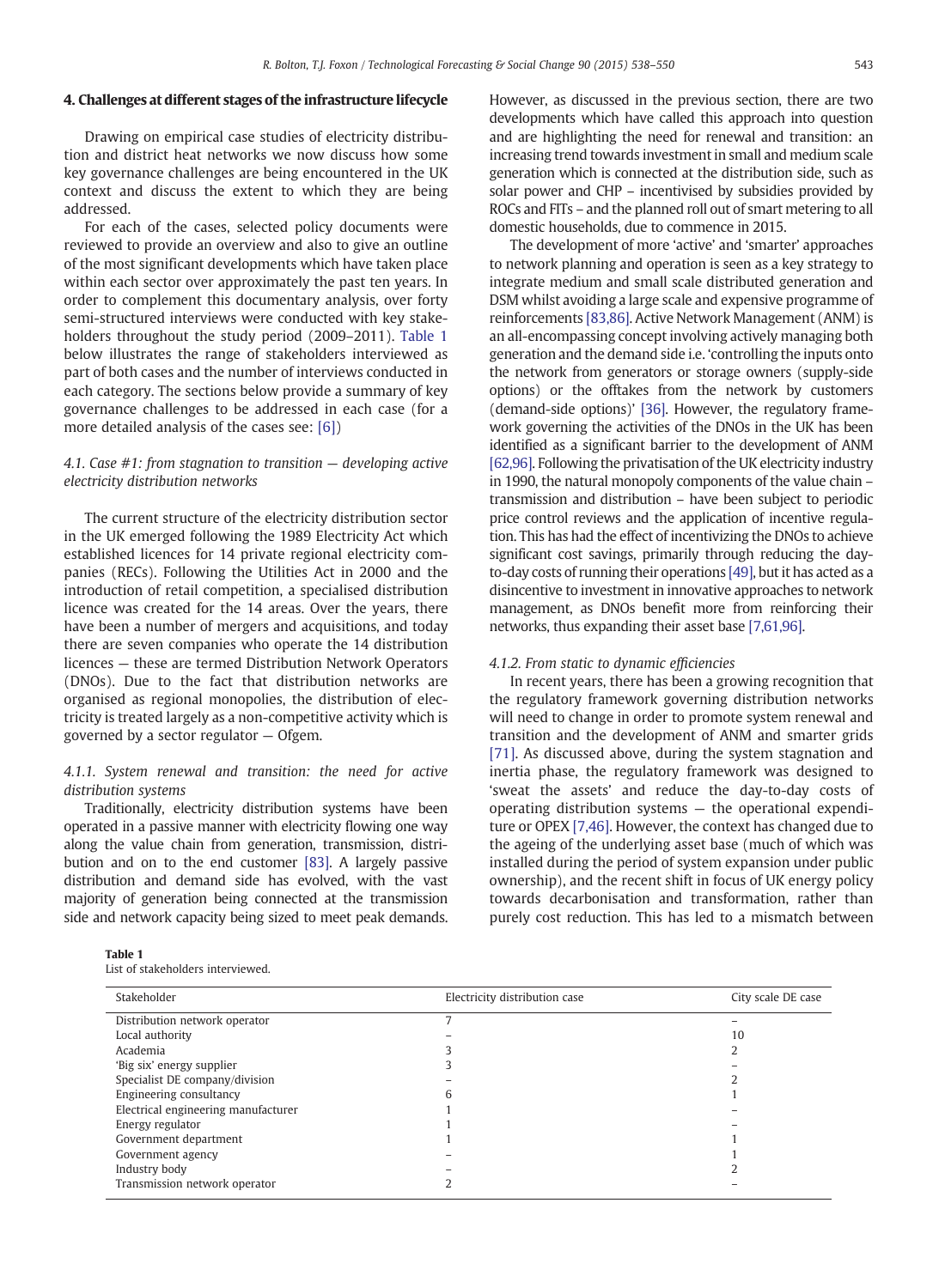the regulatory regime designed for the stagnation and inertia phase and the need for distribution networks to enter into the renewal and transition phase. As a result of the growing need for investment in the infrastructure asset base and for companies to develop longer term decision making horizons, the need to align the governance framework with the new phase of the infrastructure lifecycle has become apparent. This has introduced new complexities and risks for the regulator.

Since privatisation, the sector regulator Ofgem has had a clear mandate to reduce the costs of energy distribution and has successfully done so through successive price control reviews by incentivising the network companies to reduce the costs of operating their networks against the RPI inflation index termed RPI-x regulation [\[49\]](#page-12-0). However, issues associated with the need for renewal and system transition, such as increasing numbers of DG connections and the demand for new investment in the capital base (capital expenditure or CAPEX), have raised concerns over a drop in the standards of service quality delivered by the network companies e.g. the number of outages and interruptions to supply. Pointing to a potentially damaging trade-off between the drive for OPEX built into the regulatory framework and the increasing need for efficient CAPEX, Giannakis et al. argue that the strong downward pressure on OPEX 'may provide firms with distorted incentives that lead them to adopt an inefficient output mix' because companies have been able to benefit to a greater degree from OPEX rather than CAPEX efficiencies [\[41\].](#page-12-0) Also, under the current incentive structure, the strong emphasis on OPEX efficiency may result in a situation where a network operator invests in like for like asset replacements and off the shelf technologies, which have low maintenance costs, rather than innovative ANM based solutions. This drive for short term cost and operational efficiencies since liberalisation has been partially responsible for a drop-off in basic R&D funding across the wider energy sector [\[50,51\].](#page-12-0) Ofgem has noted that this lack of emphasis on achieving an efficient system renewal and transition provides network companies 'with a skewed incentive to solve network performance or constraint problems through further investment in transformers and cables, rather than maintaining existing assets to prolong their life or seeking to reduce or manage load, even when the latter solution is cheaper' [\[68: p. 27\]](#page-13-0).

Recognising that the conventional RPI-x approach may not be fit for purpose in the renewal and transition phase, in 2009 Ofgem initiated a review of their approach to regulating energy networks, termed RPI-x@20 [\[69\].](#page-13-0) The significant output of the review has been proposals for an adapted regulatory framework which will form the basis of the price control review for electricity distribution in 2015 [\[73\]](#page-13-0), known as 'Revenue  $=$  Incentives  $+$  Innovation  $+$  Outputs', or RIIO. This has as its central feature to accelerate the move towards an outputs-led regime where, in order to mitigate against the risks of poor service quality outlined above, the regulator specifies certain performance criteria, with higher returns for those companies who deliver these at a lower cost. This form of ex-post evaluation marks a significant change from the conventional approach where companies were given a greater degree of autonomy in how they achieve efficiencies during a price control period. As part of this, RIIO will see the introduction of differential treatment of network companies, i.e. 'Network companies could earn a below average

return if they fail to deliver outputs or if they deliver them inefficiently' [\[71\].](#page-13-0) Also, a key feature of the proposal is to promote CAPEX efficiency by extending the regulatory period (from 5 to 8 years), in order to incentivise longer decision making horizons.

#### 4.1.3. Promoting innovation in a regulated sector

A notable feature of the UK regulator's efforts to bring about system renewal and transition has been the introduction of specific incentives for innovation [\[7\].](#page-12-0) It was felt that an artificial innovation incentive was needed due to the fact that in a natural monopoly environment, innovation is unlikely to emerge as an outcome of conventional competitive processes. Similar problems will be faced in many infrastructure based sectors in the stagnation and inertia phase because, as described in [Section 2,](#page-2-0) they tend to display natural monopoly features. Also, as the following quote from an energy company employee suggests, due to the RPI-x regulatory incentive structure, DNOs have tended to develop low risk business strategies with a conservative culture towards risk taking becoming embedded within their organisations:

"I'm not sure (…) that we're that big on innovation ourselves (…) we're a utility that runs a business and a set of assets and those assets we buy from manufacturers, equipment manufacturers of one description or another". [Interview — Energy Company]

In 2005, Ofgem introduced an R&D funding mechanism – the Innovation Funding Incentive (IFI) – where each DNO was permitted to spend up to 0.5% of its regulated revenue on R&D which 'allows a DNO to pass through to customers 80% (tapered from 90% to 70% from 2005 to 2010) of the cost of eligible IFI projects' [\[72\].](#page-13-0) Along with the IFI, a measure to promote trials of network innovations was also introduced called Registered Power Zones (RPZ), where a DNO could spend up to £500,000/year and earn enhanced revenues for the connection of DGs. RPZ offered 'an additional incentive of an extra £3/kW/year (over and above the main DG incentive) for a five year period commencing on the date of commissioning of the project' [\[66\]](#page-13-0), this was 'capped at £0.5 million per DNO per year' [\[67\]](#page-13-0). Although the introduction of a specific innovation mechanism was welcomed, there was a poor uptake by the DNOs, in part due to the lack of ambition of the scheme itself. One interviewee describes it as:

"…a failure, there are only 3 schemes after 4 or 5 years. There's no incentive for the network to try something [which] may undermine its business model".

[Interview — Academia]

Whilst continuing the IFI, the regulator replaced the RPZ scheme with the Low Carbon Networks (LCN) Fund in 2010. Similar to the RPZ scheme, the aim of the LCN Fund is to 'try to replicate the incentives on unregulated companies to innovate' [\[70\]](#page-13-0). A significant difference however is that the LCN Fund is not confined to the connection of DG alone, but seeks to promote ANM more explicitly, in particular by incentivising collaboration between parties cross the value chain, e.g. between DNOs and retail companies who are installing domestic smart metres.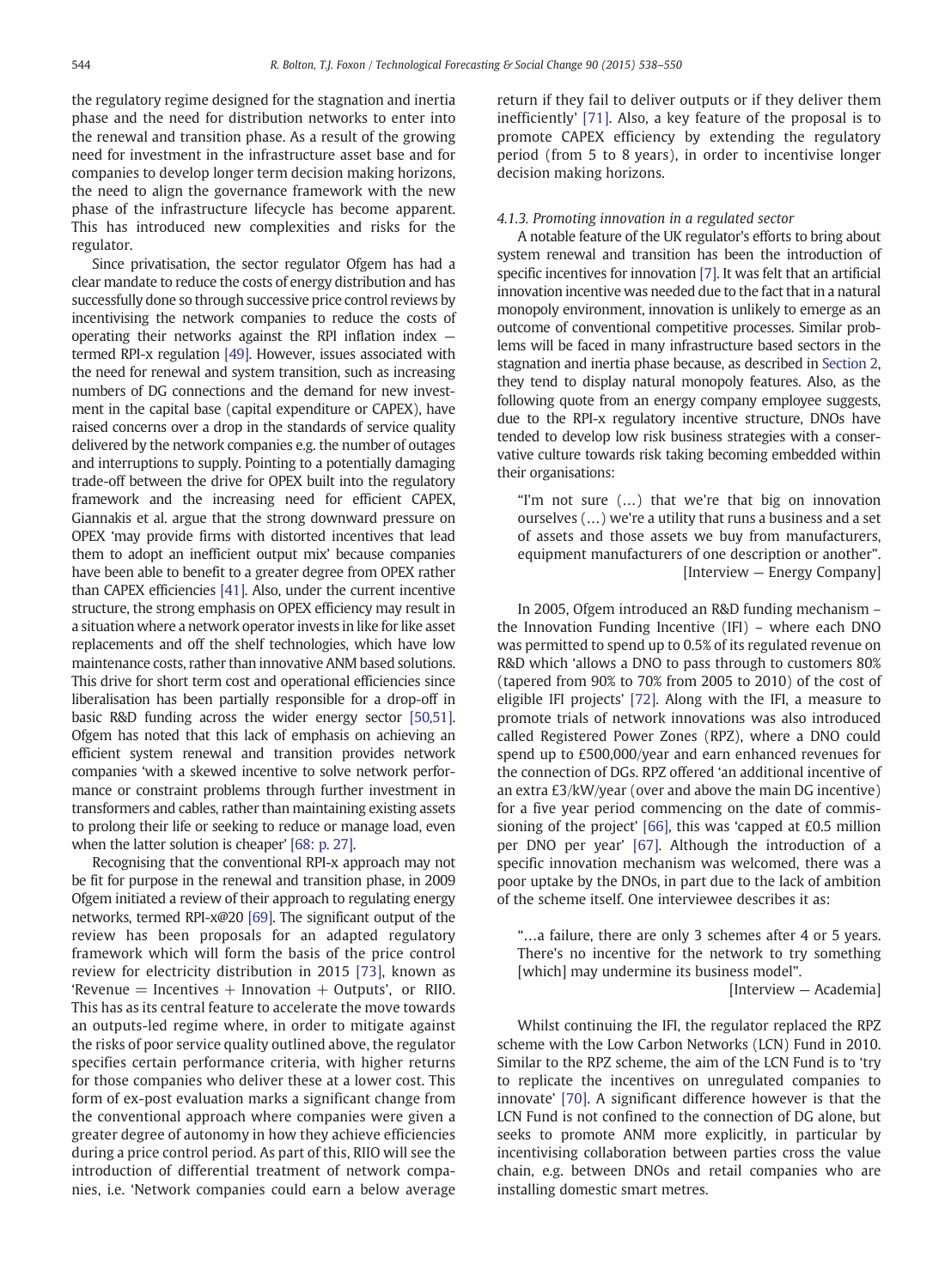There are two tiers to the LCN Fund. The first tier of £80 million is for smaller projects, with funding per DNO being limited annually. These projects are registered with Ofgem and in both 2010 and 2011 nine projects have been registered as tier one projects. The second tier provides £320 million with Ofgem holding an 'annual competition for project funding and the DNOs will compete against each other for an allocation of the funds' [\[73\]](#page-13-0). Submissions are assessed by a panel of experts and each year a number of 'flagship projects' are awarded funding. There is also an ex-post 'discretionary funding mechanism' of £100 million which 'enables Ofgem to reward successful delivery and projects that bring particular value in helping the DNOs understand what investment, commercial arrangements and operating strategies they should be putting in place to provide security of supply at value for money for future network users, whilst doing all they can to tackle climate change' [\[73\].](#page-13-0)

Although it is too early to assess whether the LCN Fund is a success, it has largely been welcomed within the industry and as part of the RIIO proposals a similar programme is planned for 2015, called the 'Innovation Stimulus' [\[73\]](#page-13-0). Innovation inventive schemes such as these are important not only in trialling new technologies associated with active distribution networks, but also in developing the capabilities and organisational routines necessary to promote innovation as a strategy within the network companies, which is necessary for system renewal and transition. Programmes such as the LNCF can begin to change this culture within the sector; however, it is envisioned that over time specific innovation incentive schemes will be 'wound down' and innovation will need to become part of the day to day planning and operation of the networks [\[73\].](#page-13-0) It is as yet unclear, however, as to the mechanisms and processes by which innovation can be institutionally embedded within the mainstream regulatory process.

#### 4.2. Case #2: system building and expansion — city scale district energy schemes

Unlike electricity distribution networks, the development of city-scale district energy schemes involving combined heat and power with district heating (CHP/DH) is a largely unregulated area and thus represents an example of a local distribution system at an earlier phase of the infrastructure lifecycle. Today in the UK, as in most other developed nations, the vast majority of electricity is generated at large centralised generating stations and transported long distances via a high voltage transmission grid and regional distribution systems. District heating, on the other hand, is organised on the basis of networking hot water or steam within a locality via a piped distribution network connected to the pipes and radiators within buildings [\[77\]](#page-13-0).

Despite the potential efficiency benefits, CHP/DH has not developed to the same scale in the UK as in other European countries [\[45\].](#page-12-0) Although some CHP/DH schemes are operating in cities such as Nottingham, Aberdeen, Birmingham and London, these are relatively small and dispersed niches accounting for only 2% of overall heat demand [\[76\]](#page-13-0) and 1% of households [\[77\]](#page-13-0). Electrical power from CHP accounts for approximately 6% of total capacity, with 98% of this being stand-alone industrial plants and only 2% district heating [\[97\].](#page-13-0) This is in contrast to Scandinavian countries; for example in Finland and Denmark district heating accounts for 49% and 60% of total supply respectively, and in Vienna 36% is supplied via heat pipes [\[76\]](#page-13-0). Strong local government involvement in coordinating a range of actors has been a significant feature of the diffusion of district heating in Scandinavian countries [\[87\]](#page-13-0); however, local authorities in the UK have had a more limited role energy planning and decision making [\[78,79\].](#page-13-0) A recent study [\[10\]](#page-12-0) commissioned by DECC for its 2013 white paper: 'The Future of Heating' [\[21\]](#page-12-0) identified a wide range of barriers to the development of local authority led heat networks, key amongst these are a lack of upfront funding for the initial capital cost of laying pipes, along with a lack of expertise and organisational capacity at a local level. However the report identified a wide range of their barriers, quoting from the report these include:

- Uncertainty regarding longevity and reliability of customer demand
- Uncertainty regarding reliable heat sources
- Lack of regulation and inconsistent pricing of heat
- Lack of generally accepted contract mechanisms
- Lack of a generally accepted and established role for local authorities
- Choice of heating system
- Skill gaps
- Access to land
- Tax and business rates
- Air quality approval.

Following a brief overview of the role of local authorities, we discuss in more depth how creating new alignments of technology, organisational change and financing are particularly important in overcoming some of these systemic barriers.

#### 4.2.1. Local authorities and CHP/DH in the UK

There are a relatively small but growing number of local authorities in the UK actively involved in developing and expanding CHP/DH schemes within their localities. As part of our study we have observed that, for a number of reasons, some councils are looking towards DE and CHP/DH as a long term strategy to engage with the emerging sustainability and climate change agendas (cities and large towns in this category include: Southampton, Woking, London, Birmingham, Leicester, Nottingham, Sheffield and Aberdeen) [\[8\]](#page-12-0). In part, this has been enabled by recent changes to legislation regarding the relationship between national and local governments. For example, following the introduction of the Local Government Act and the Sustainable Communities Act in 2000 and 2007 respectively, local authorities have gained new forms of functional and financial autonomy in this area — in particular the "power to do anything which they consider is likely to achieve" economic, social and environmental well-being in their area including incurring expenditure [\[14\]](#page-12-0).

Enabled by these legislative changes and prompted by rising energy prices and fuel poverty rates, councils have begun to take a more direct role in efforts to reduce the fuel bill of both the council itself and tenants in social housing. This is particularly the case within large city councils, often in former industrialized cities in the north of England e.g. Sheffield and Nottingham, and in densely populated inner city areas with a large social housing stock e.g. London and Aberdeen. Another significant motivating factor behind local authority involvement in the development of CHP/DH has been to promote low carbon development within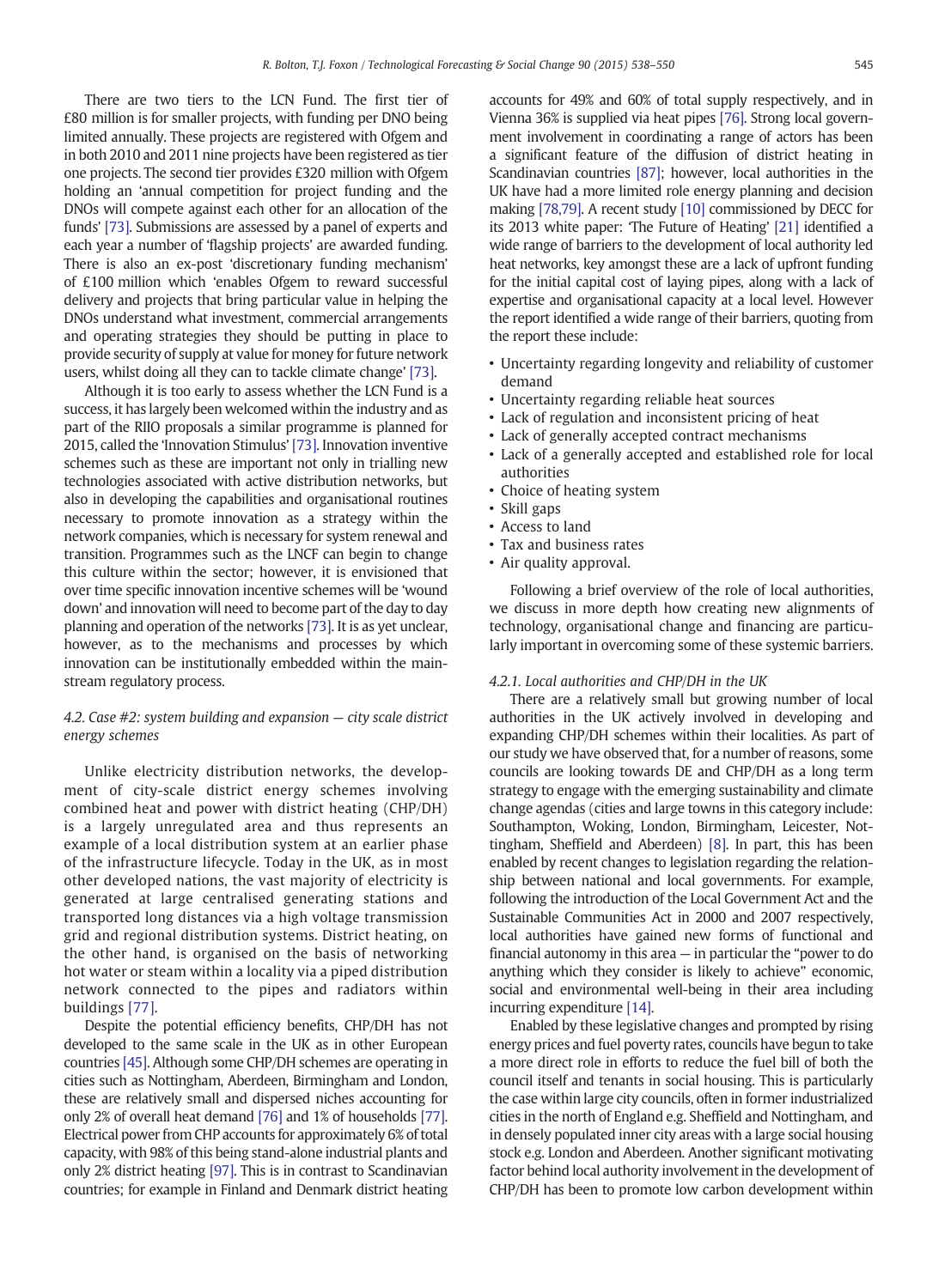their localities. Some of the councils are keen to use CHP/DH to attract new developments; for example, within Woking Borough areas of the town have been zoned and potential developers are incentivized to invest by the council offering connection to its district heating network.

#### 4.2.2. Instigating organisational change at the local level

Due to the fact that councils have traditionally not had a prominent role in energy planning in the UK, they tend to lack the organisational capacity necessary to develop and expand DE schemes. Developing local energy infrastructures requires a degree of coordinated change across a number of council departments, such as planning, building services, finance, legal and procurement: this level of institutional flexibility tends not to be a feature of such large public sector organisations. A common feature across councils that have been successful in developing and expanding DE schemes has been the presence of district heating 'champions' who are key to bringing about the necessary coordinated and systemic change — similar to Thomas Hughes' system builders [\[47\].](#page-12-0) These are highly motivated and knowledgeable individuals who carry out various functions including coordinating actors across a number of council departments, engaging with a range of external actors, and promoting the financial, social and environmental benefits of CHP/DH within the council chamber. From our interviews, we have identified two types of champion which have been associated with successful DE schemes — technical champions and political champions (see Table 2 below). A technical champion, typically an employee of a council energy or building services department, possess the technical knowledge and capabilities required to develop CHP/DH, can learn from best practice both nationally and internationally and has project management skills. A political champion, on the other hand, as one interviewee notes, gets the issue 'elevated up through the organisation and get it right at the top, that high level buy-in' (interviewee — Local Authority). CHP/DH, being a large scale and risky investment, requires long term commitment, and this is particularly difficult in a political environment. The central role of a political champion, in some cases an elected official, is outlined by the following interviewee who works on the technical side of a DE scheme. The quote emphasises the importance of promoting long term stability in an environment where the power dynamics within the council are constantly in flux:

"He bought in to the scheme very early on, he came on the visits with us [and] we went to look at other local authorities (…) and he bought in, so we have (…) buy in at that high level. One of the things that helps drive that through was when, and you do get barriers to certain things like this, people say; 'is it right having 25 year contracts'. You will always get the skeptics".

#### [Interview – Local Authority]

Securing a level of alignment between the technical (bottom up) and political (top down) processes has been key in successful schemes. In the case of Woking Council, a leader in this area, the council Chief Executive who was involved in developing the energy strategy of the council since its inception, argues that 'it's a combination of political and technical, managerial' requiring 'strong political leadership and direction, managerial support and technical support. And if you can't get those three aligned it doesn't work' (Interview — Local Authority).

#### 4.2.3. Aligning finance with technical innovation

A second key institutional challenge in developing and expanding CHP/DH is that of financing what are relatively large infrastructure investments in cities. Due to the expense involved in laying distribution pipes, the upfront capital costs are substantial for CHP/DH (Laying pipes costs in the region of £1000/m). Securing project financing at a reasonable costof-capital can be difficult for DE for a number of reasons: the long payback period on investment, the lack of expertise in CHP/DH in the UK [\[76\],](#page-13-0) the long lead times involved in planning and delivering major infrastructure projects, and the fact that financial institutions in the UK have tended to be reluctant to invest in low carbon capital projects [\[60\].](#page-13-0) To date, the main source of funding for CHP/DH has been through a range of grant schemes; however, the rapidly evolving energy policy environment in recent years has meant that these funding streams are temporary, thus undermining the long term certainty required for infrastructure investments. The following excerpt from an interview with a private CHP/DH operator illustrates that this has undermined investor confidence in the long term commercial viability of district heating:

"What we have seen is that support mechanisms often disappear without a trace very quickly and with little warning and that has led to schemes being pulled at the last minute where funding disappears and can be quite an unsustainable practice".

#### [Interview — DE Operator]

Developing an organisational structure with contractual arrangements in place which reflect the level of risk that a

#### Table 2

The key functions of technical and political champions.

| Technical champion                                                                                                                                                                                                                                                                                                                                                                                                                                                                                   | Political champion                                                                                                                                                                                                                                                                                                                                                                                      |
|------------------------------------------------------------------------------------------------------------------------------------------------------------------------------------------------------------------------------------------------------------------------------------------------------------------------------------------------------------------------------------------------------------------------------------------------------------------------------------------------------|---------------------------------------------------------------------------------------------------------------------------------------------------------------------------------------------------------------------------------------------------------------------------------------------------------------------------------------------------------------------------------------------------------|
| • Improve decentralized energy knowledge base and capacity of the<br>building services/energy management department<br>• Learn from other successful schemes both nationally and internationally<br>• Coordinate actors from a number of council departments<br>• Scope out the potential demand for heating within the locality and<br>develop an overall strategic vision for the expansion of the scheme<br>• Manage the contractual arrangements for the building and operation of<br>the scheme | • Place CHP/DH on the political agenda<br>• Enrol other councillors from across the political spectrum and create an<br>advocacy coalition<br>• Help to de-risk large scale investments by displaying a commitment to long<br>term infrastructure development regardless of the political cycle<br>• Use CHP/DH to advance the sustainability/low carbon agenda and raise the<br>profile of the council |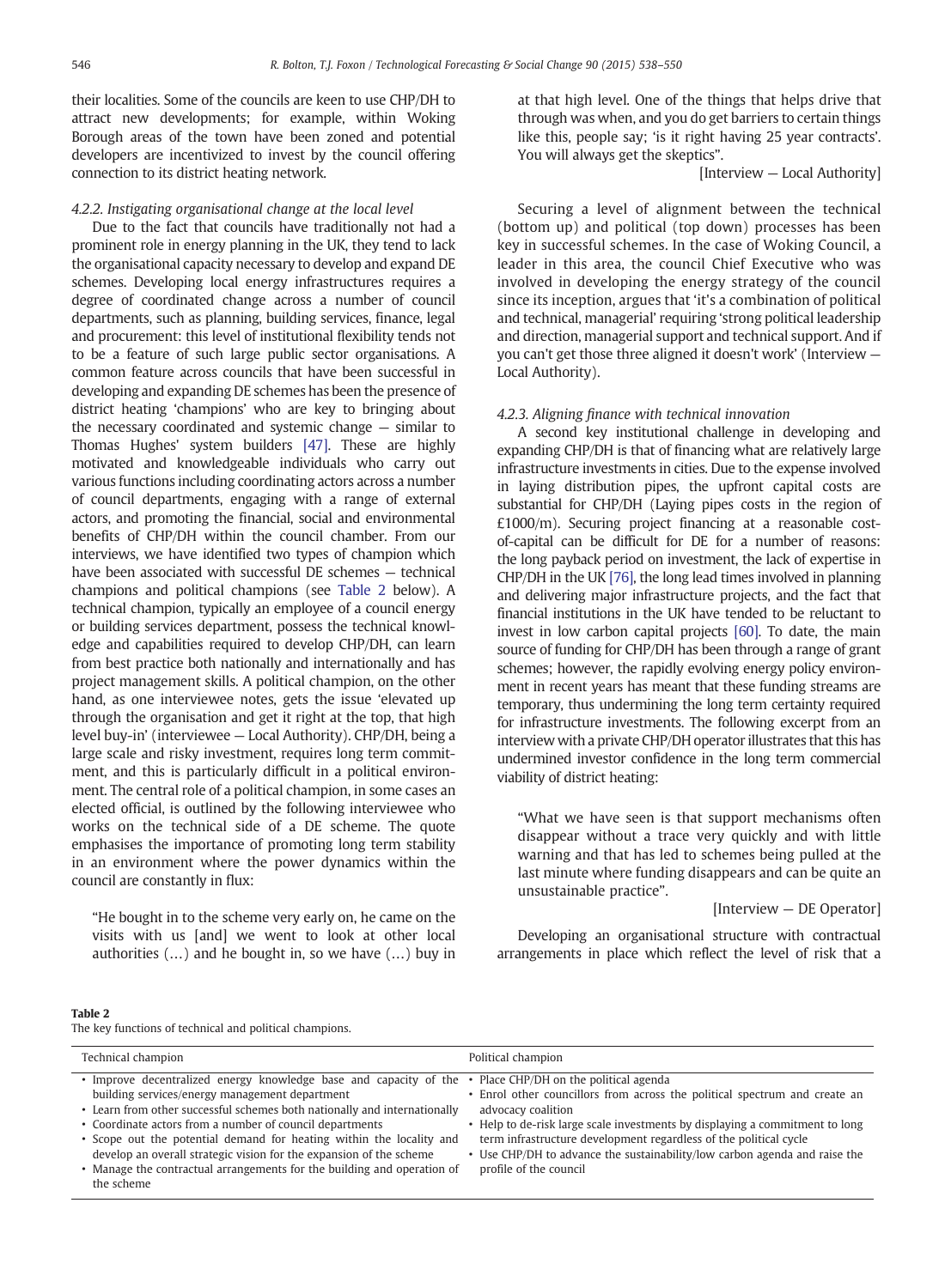council is willing to take on is key. There are a number of options available to councils including own funding where a capital fund is build up, perhaps from efficiency savings, over a number of years and re-invested in DH pipes. This can be combined with capital grants, and in a number of the cases, these capital grants are used alongside own funding to initiate projects. Another option is to enter into a long term energy services contract with a private sector partner [\[42,44\].](#page-12-0) Here, the council acts as the anchor tenant around which the operator can expand a scheme throughout a city. This private sector model is attractive as, depending on the contractual arrangements in place, it transfers much of the investment and operational risk to the private sector, as the prices paid for energy services by the council will be index-linked over the period. However, there are disadvantages: the required rate of return on new investments will likely be higher in this case, and because the private operator controls the operation and evolution of the system, there will be less scope for a local authority to integrate the CHP/DH scheme into their wider energy and climate change strategies.

#### 5. Discussion of governance strategies for infrastructure transition

As highlighted by our cases, the governance of energy distribution networks is becoming increasingly complex with policy makers and regulators having to deal with a multitude of challenges along the infrastructure lifecycle. This, we argue, will necessitate a move away from the traditional emphasis on achieving short term efficiencies in the operation of incumbent networks, towards a more dynamic model based on a sociotechnical understanding which can address governance challenges at the different phases of transition. The infrastructure lifecycle model based on a cyclical and dynamic understanding of socio-technical systems provides a framework to understand these different phases of infrastructure change:

For the case of an incumbent system like electricity distribution which needs to move into a renewal and transition phase, it is clear that the role of the regulator remains central. It will need to align its activities in a coherent manner with broader energy policy trends such as renewable generation and emissions reductions targets. This, however, presents challenges, since in a liberalised environment, the independence of sector regulators from government interference has been emphasised. A key challenge for the regulator in this new context of system renewal and transition will be to balance the interests of customers and shareholders whilst promoting risk taking and transformation, and at the same time maintaining quality standards. The case of electricity distribution in the UK shows how the UK regulator has begun to engage with this task by introducing incentives for long term investment horizons and CAPEX efficiency, whilst shifting its emphasis towards the regulation of specified performance outputs.

A second issue facing incumbent sectors is a lack of innovation. Innovation is central to the development of long term investment strategies, the optimal utilisation of the existing asset base and the integration of various low carbon technologies. However, innovation in these sectors is less likely as they are currently locked-in to an established technological trajectory which has been reinforced by the regulatory framework and the strategies of incumbent actors. Also, they do not operate in a competitive environment as would be the

case in conventional sectors. Therefore, being regarded as natural monopolies, network companies are unlikely to engage in innovation as a response to an external competitive threat and they must therefore be either incentivised or mandated to do so through the actions of the regulator. The UK regulator has been to the forefront of designing specific incentives for innovation and their experience should have valuable lessons for other regulators. However, because this process is at a relatively early stage, it remains to be seen how a separate incentive mechanism can be incorporated into the mainstream regulatory process and the day-to-day organisational routines of the network operators.

The phase of system building and establishment poses a different set of questions, as highlighted by the challenges facing CHP/DH in the UK. These systems develop in local contexts, often removed from national level energy institutions, and therefore tend to lack a supporting institutional framework for their expansion. As a result, CHP/DH currently relies on motivated individuals who are acting in specific local contexts and as such the sector is quite fragmented and dispersed. It is clear from the discussion that along with increasing the resources available to local authorities, the development of knowledge and capacities for learning at the local level is essential. Combined with this, diffusing CHP/DH more widely will necessitate the development of a more coherent and robust set of sector level institutions which can disseminate best practice and reduce transaction costs. Also, the experience of Nordic countries illustrates the importance of significant government intervention in creating a favourable selection environment for CHP/DH. In Denmark, for example, the government introduced legislation which imposed a ban on waste heat and mandated connection to a heating network where it exists. It also changed its electricity market structure in order to explicitly recognise the environmental and system benefits of CHP/DH [\[98\].](#page-13-0) The UK has however traditionally adopted technology neutral energy policies and sought to avoid 'picking winners'; i.e. explicitly favouring certain technologies over others. However, this strategy has been challenged on the grounds that in order to influence longer term transition processes and promote the diffusion of promising low carbon niches such as CHP/DH, governments need to take a more active role in setting priorities and directing change, particularly if there is a high degree of uncertainty in carbon and energy markets [\[28,32,61,93\].](#page-12-0)

Each of the cases highlight the fact that infrastructure transitions cannot be considered purely in technical terms, but rather as a coevolutionary process involving interactions between technologies, institutions, infrastructure users, business strategies and wider ecosystem change [\[27\]](#page-12-0). Due to the fact that infrastructures have public good characteristics, the role of bodies such as the sector regulator, local authorities and government is central to developing a synergistic and mutually beneficial relationship between these elements.

Thinking beyond the particular cases of electricity and heat distribution in the UK, there may be some more generalizable insights here for other infrastructures which will be important enablers for a low carbon transition. In table 3 below, we summarise how our main findings from the cases might be applicable to low carbon infrastructures in other sectors. Established national infrastructures such as gas supply and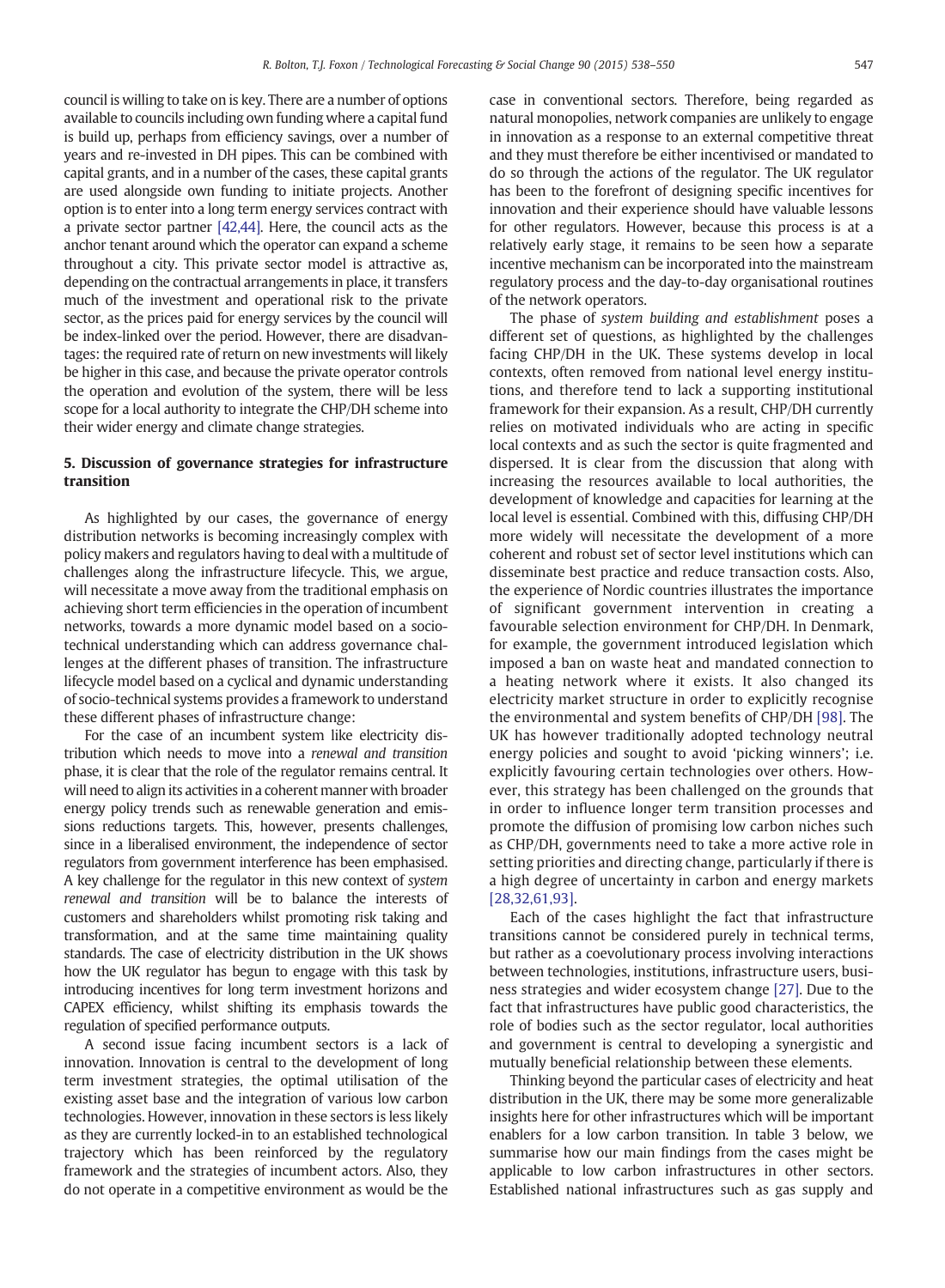electricity transmission, although technically and operationally distinct, as regulated incumbent systems will face similar types of challenges in moving into a renewal and transition phase. For example, decarbonisation of the gas grid in a low carbon future may see increasing use of the existing infrastructure to transport biomethane and/or hydrogen [\[23\]](#page-12-0), whilst new investments in electricity transmission networks will be required to access remote renewable resources and to interconnect with neighbouring markets to deal with concerns over intermittency of renewables [\[63\].](#page-13-0) On the other hand, the development of entirely new networks such as  $CO<sub>2</sub>$  transport pipelines for carbon capture and storage technology, battery recharging infrastructure for electric vehicles and hydrogen transport and storage are at a nascent stage. Key issues to be addressed here in system building and establishment and moving into the expansion and momentum phase will be the development of local organisational capacity and expertise along with financing mechanisms which help to overcome early stage project risks (See Table 3).

An area for future research will be to conduct a cross-case analysis of these different infrastructure sectors to think through the technical, institutional and organisational similarities and differences, exploring implications for policy and governance. Also, as progress is made towards low carbon energy it is likely that complex interdependencies between the electricity, transport and heat sectors will emerge which will of course have implications at an organisational and institutional level. For example, new demands will be placed on the gas infrastructure as electricity generation from gas is phased out and only used as peaking plant during periods of low wind and high demand. Also, as we touched upon in [Section 4.1](#page-6-0), the increasing electrification of the heat and transport sectors will require active management of electricity distribution networks to incorporate heat pumps and electric vehicles alongside distributed generation technologies.

We argue that the socio-technical approach presented in [Section 3](#page-4-0) can provide useful analytical tools to address these complex issues and provides the basis for a framework that can be employed across these different sectors, helping to better enable cross-sector learning.

#### 6. Conclusions

This paper discussed the processes and mechanisms of infrastructure transition from a socio-technical systems perspective, focusing on electricity and heat distribution networks in the UK. Our purpose was to contribute to recent debates regarding the role and importance of infrastructure networks to broader sustainability transitions in the energy, water and mobility sectors [\[33,57\]](#page-12-0). Traditionally the focus of governance has been on reducing the cost of operating incumbent infrastructures, and existing policy and regulatory processes have only recently begun to consider how to transform these systems. The issue of how to develop and expand the new infrastructures necessary for the low carbon transition has received even less attention. We proposed that along an infrastructure lifecycle different governance strategies will need to be employed by policy makers and regulators to address the key governance challenges faced at different phases, particularly relating to the system renewal and transition, and system building and establishment stages.

In order to develop our arguments, we discussed the cases of electricity and heat distribution in the UK, which exemplify the challenges at these different stages. These distribution networks will be key to facilitating the development of a low carbon energy system; for example, by enabling the integration of renewable technologies, improving energy efficiency and enabling demand side management. We observed how recent efforts to transform these infrastructure networks have encountered a number of institutional challenges at different phases of the infrastructure lifecycle: in the case of electricity distribution, which needs to move from stagnation and inertia moving into a renewal and transition phase, the sector regulator has sought to overcome the barriers to long term investment and innovation, whilst in the case of district heating, which faces multiple barriers in the transition from system building and establishment into expansion and momentum, local authorities have struggled to finance large scale infrastructure investments and develop

#### Table 3

Lessons for governing infrastructure transitions from UK case studies.

| Transition phase                                                   | Stagnation and inertia moving into renewal and transition                                                                                                                                                                                                                                                                                                                                                                                                         | System building and establishment moving into<br>expansion and momentum                                                                                                                                                                                                                                                                                                                                                                                 |
|--------------------------------------------------------------------|-------------------------------------------------------------------------------------------------------------------------------------------------------------------------------------------------------------------------------------------------------------------------------------------------------------------------------------------------------------------------------------------------------------------------------------------------------------------|---------------------------------------------------------------------------------------------------------------------------------------------------------------------------------------------------------------------------------------------------------------------------------------------------------------------------------------------------------------------------------------------------------------------------------------------------------|
| Examples of low carbon infrastructure<br>Key governance challenges | Smart grids/active distribution networks,<br>٠<br>• Electricity transmission for renewable resources and<br>development of international 'Supergrids'<br>• More flexible natural gas pipeline infrastructure<br>• Short term investment horizons<br>• Focus on 'sweating the assets'<br>• Lack of innovation and risk averse business culture<br>• Lack of a competitive threat for large network operators<br>to develop business strategies based on innovation | • City wide district heating (UK)<br>• hydrogen transport & storage<br>• CO <sub>2</sub> transport and storage<br>• Electric vehicle recharging infrastructure<br>• Lack of supporting institutional structure for<br>geographically dispersed niches<br>• High rates of return demanded on<br>investment capital<br>• Lack of local level leadership and coordination<br>• Underdeveloped technical and organisational<br>capacity at the local level. |
| Governance strategies                                              | • Specific incentives for R&D and demonstration projects<br>• Extend regulatory review periods<br>• Closer scrutiny of business plans and investment proposals<br>• Balance incentives for OPEX and CAPEX efficiency<br>• Move towards outputs based regulation                                                                                                                                                                                                   | • Stronger government intervention in the market<br>to support emerging technologies<br>• Develop collaborative platforms for sharing best<br>practice and knowledge exchange<br>• Create incentives for system builders and reward<br>initiative<br>• Provide a stable investment environment e.g. by<br>government underwriting loans                                                                                                                 |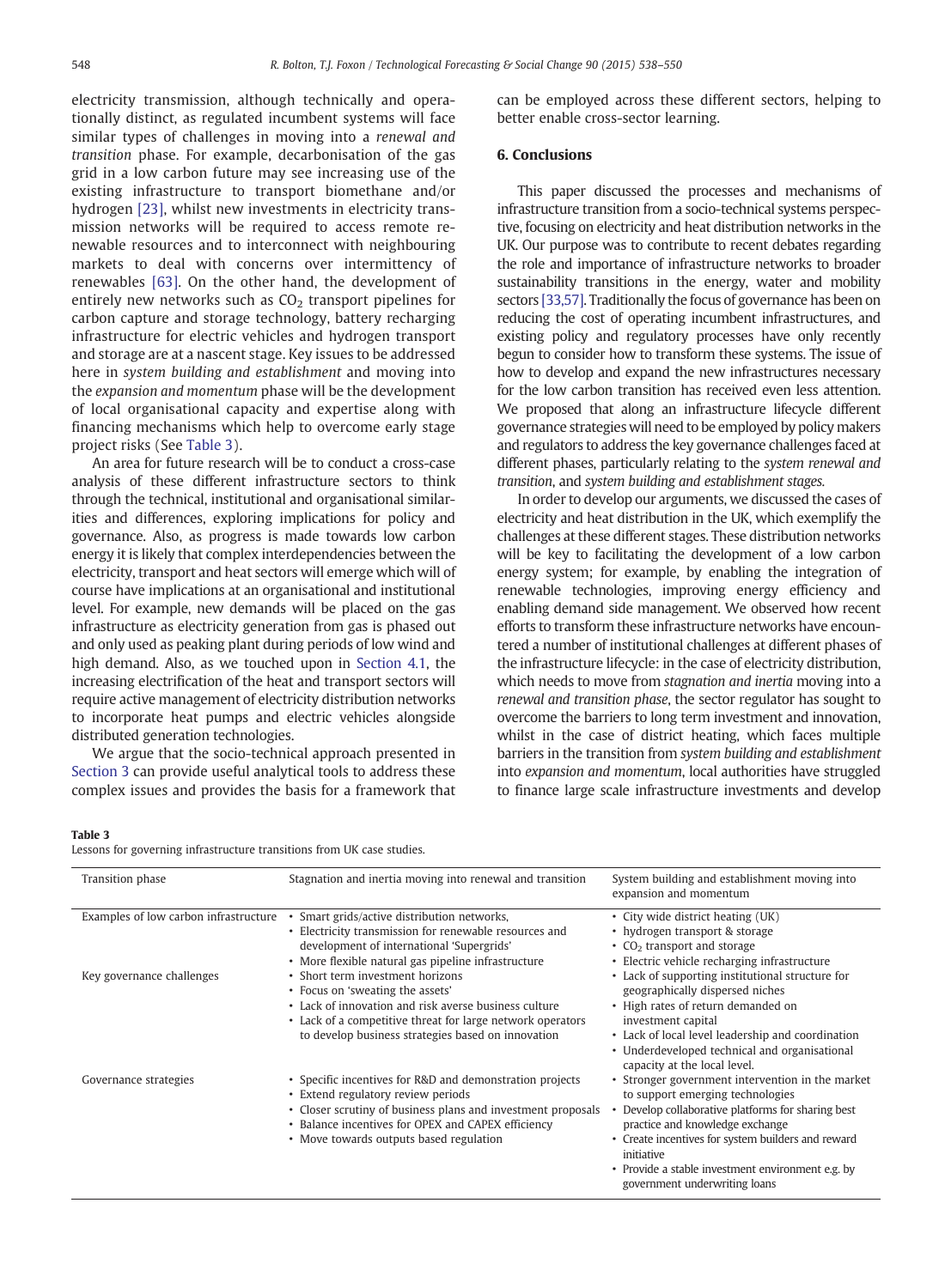<span id="page-12-0"></span>the necessary technical and organisational capacity at the local level.

Overall however progress in this area has been piecemeal, largely due to fragmented sector structures and a lack of clear and consistent overarching framework for low carbon infrastructure governance. Developing a more nuanced understanding of the dynamics of socio-technical innovation in these infrastructure based sectors and recognising that governance interventions will need to be more targeted is perhaps a prerequisite to addressing this.

#### Acknowledgements

The authors would like to thank the EPSRC and E.ON UK for funding under the 'Transition pathways to a low carbon economy' project: (grant EP/F022832/1) and EPRSC for funding under the 'Realising Transition Pathways' consortium (grant: EP/K005316/1). The writing of this article was supported by an EPSRC Doctoral Prize awarded to the first author. The authors also wish to thank interviewees for participating in the study. Any errors and omissions should be attributed to the authors.

#### References

- [1] [W.J. Abernathy, K.B. Clark, Innovation: mapping the winds of creative](http://refhub.elsevier.com/S0040-1625(14)00081-X/rf0005) [destruction, Res. Policy 14 \(1985\) 3](http://refhub.elsevier.com/S0040-1625(14)00081-X/rf0005)–22.
- [2] [S. Arapostathis, A. Carlsson-Hyslop, P.J.G. Pearson, J. Thornton, M.](http://refhub.elsevier.com/S0040-1625(14)00081-X/rf0405) [Gradillas, S. Laczay, S. Wallis, Governing transitions: cases and insights](http://refhub.elsevier.com/S0040-1625(14)00081-X/rf0405) [from two periods in the history of the UK gas industry, Energy Policy 52](http://refhub.elsevier.com/S0040-1625(14)00081-X/rf0405) [\(2013\) 25](http://refhub.elsevier.com/S0040-1625(14)00081-X/rf0405)–44.
- [3] [Berr, UK Renewable Energy Strategy Consultation Document. Department](http://refhub.elsevier.com/S0040-1625(14)00081-X/rf0015) [for Business, Enterprise & Regulatory Reform, London, 2008](http://refhub.elsevier.com/S0040-1625(14)00081-X/rf0015).
- [4] [W.B. Bijker, Of Bicycles, Bakelite and Bulbs: Toward a Theory of](http://refhub.elsevier.com/S0040-1625(14)00081-X/rf0020) [Sociotechnical Change, MIT Press, Cambridge MA, 1995](http://refhub.elsevier.com/S0040-1625(14)00081-X/rf0020).
- [5] [W.E. Bijker, J. Law, Do technologies have trajectories? in: W.E. Bijker, J.](http://refhub.elsevier.com/S0040-1625(14)00081-X/rf0025) [Law \(Eds.\), Shaping Technology/Building Society, MIT Press, Cambridge](http://refhub.elsevier.com/S0040-1625(14)00081-X/rf0025) [MA, 1992](http://refhub.elsevier.com/S0040-1625(14)00081-X/rf0025).
- [6] [R. Bolton, Socio-technical Transitions and Infrastructure Networks: The](http://refhub.elsevier.com/S0040-1625(14)00081-X/rf0410) [Cases of Electricity and Heat Distribution in the UK, \(PhD Thesis\)](http://refhub.elsevier.com/S0040-1625(14)00081-X/rf0410) [School of Earth and Environment, University of Leeds, 2011](http://refhub.elsevier.com/S0040-1625(14)00081-X/rf0410).
- [7] [R. Bolton, T. Foxon, Governing infrastructure networks for a low carbon](http://refhub.elsevier.com/S0040-1625(14)00081-X/rf0030) [economy: co-evolution of technologies and institutions in UK electric](http://refhub.elsevier.com/S0040-1625(14)00081-X/rf0030)[ity distribution networks, Compet. Regul. Netw. Ind. 12 \(2011\) 2](http://refhub.elsevier.com/S0040-1625(14)00081-X/rf0030)–26.
- [8] R. Bolton, T. Foxon, Urban infrastructure dynamics: market regulation and the shaping of district energy in UK cities, Environ. Plann. A 45 (2013) 2194–2211, http://dx.doi.org/[10.1068/a45575.](http://dx.doi.org/10.1068/a45575)
- [9] [R. Bolton, A. Hawkes, Infrastructure, investment and the low carbon](http://refhub.elsevier.com/S0040-1625(14)00081-X/rf0040) [transition, in: C. Mitchell, J. Watson, J. Whiting \(Eds.\), New Challenges](http://refhub.elsevier.com/S0040-1625(14)00081-X/rf0040) [in Energy Security: The UK in a Multipolar World, Palgrave MacMillan,](http://refhub.elsevier.com/S0040-1625(14)00081-X/rf0040) [2013](http://refhub.elsevier.com/S0040-1625(14)00081-X/rf0040).
- [10] [BRE, University Of Edinburgh & Centre For Sustainable Energy, Research](http://refhub.elsevier.com/S0040-1625(14)00081-X/rf0415) [into barriers to deployment of district heating networks, Research Study](http://refhub.elsevier.com/S0040-1625(14)00081-X/rf0415) [by BRE, University of Edinburgh and the Centre for Sustainable Energy for](http://refhub.elsevier.com/S0040-1625(14)00081-X/rf0415) [the Department of Energy & Climate Change, London, 2013](http://refhub.elsevier.com/S0040-1625(14)00081-X/rf0415).
- [11] [Ccc, Building a Low-carbon Economy: The UK's Contribution to Tackling](http://refhub.elsevier.com/S0040-1625(14)00081-X/rf0045) [Climate Change, Committee on Climate Change, London, London, 2008.](http://refhub.elsevier.com/S0040-1625(14)00081-X/rf0045)
- [12] [Ccc, The Fourth Carbon Budget Reducing Emissions Through the 2020s,](http://refhub.elsevier.com/S0040-1625(14)00081-X/rf0050) [Committee on Climate Change, London, 2010](http://refhub.elsevier.com/S0040-1625(14)00081-X/rf0050).
- [13] [O. Coutard, Introduction: the evolving forms of governance of large](http://refhub.elsevier.com/S0040-1625(14)00081-X/rf0055) [technical systems, in: O. Coutard \(Ed.\), The Governance of Large](http://refhub.elsevier.com/S0040-1625(14)00081-X/rf0055) [Technical Systems, Routeledge, London, 1999](http://refhub.elsevier.com/S0040-1625(14)00081-X/rf0055).
- [14] [Dclg, Local Government Act 2000, Department for Communities and](http://refhub.elsevier.com/S0040-1625(14)00081-X/rf0420) [Local Government, London, 2000](http://refhub.elsevier.com/S0040-1625(14)00081-X/rf0420).
- [15] [Decc, Heat and Energy Saving Strategy Consultation, 2009](http://refhub.elsevier.com/S0040-1625(14)00081-X/rf0425).
- [16] [Decc, Heat and Energy Saving Strategy Consultation, Department of](http://refhub.elsevier.com/S0040-1625(14)00081-X/rf0430) [Energy and Climate Change, London, 2009.](http://refhub.elsevier.com/S0040-1625(14)00081-X/rf0430)
- [17] [Decc, Smarter Grids: The Opportunity, Department of Energy and](http://refhub.elsevier.com/S0040-1625(14)00081-X/rf0435) [Climate Change, London, 2009.](http://refhub.elsevier.com/S0040-1625(14)00081-X/rf0435)
- [18] [Decc, Renewable Heat Incentive, Department of Energy and Climate](http://refhub.elsevier.com/S0040-1625(14)00081-X/rf0440) [Change, London, 2011](http://refhub.elsevier.com/S0040-1625(14)00081-X/rf0440).
- [19] [Decc, Energy Security Strategy, Department of Energy and Climate](http://refhub.elsevier.com/S0040-1625(14)00081-X/rf0445) [Change, London, 2012](http://refhub.elsevier.com/S0040-1625(14)00081-X/rf0445).
- [20] [Decc, Digest of United Kingdom Energy Statistics 2013, Department of](http://refhub.elsevier.com/S0040-1625(14)00081-X/rf0450) [Energy and Climate Change, London UK, 2013](http://refhub.elsevier.com/S0040-1625(14)00081-X/rf0450).
- [21] [Decc, The Future of Heating: Meeting the Challenge, Department of](http://refhub.elsevier.com/S0040-1625(14)00081-X/rf0455) [Energy and Climate Change, London, 2013.](http://refhub.elsevier.com/S0040-1625(14)00081-X/rf0455)
- [22] [P. Djapic, C. Ramsay, D. Pudjianto, G. Strbac, J. Mutale, N. Jenkins, R. Allan,](http://refhub.elsevier.com/S0040-1625(14)00081-X/rf0095) [Taking an active approach, IEEE Power Energ. Mag. 5 \(2007\) 68](http://refhub.elsevier.com/S0040-1625(14)00081-X/rf0095)–77.
- [23] [P.E. Dodds, W. McDowall, The future of the UK gas network, Energy](http://refhub.elsevier.com/S0040-1625(14)00081-X/rf0100) [Policy 60 \(2013\) 305](http://refhub.elsevier.com/S0040-1625(14)00081-X/rf0100)–316.
- [24] [G. Dosi, Technological paradigms and technological trajectories: a](http://refhub.elsevier.com/S0040-1625(14)00081-X/rf0105) [suggested interpretation of the determinants and directions of](http://refhub.elsevier.com/S0040-1625(14)00081-X/rf0105) [technical change, Res. Policy 11 \(1982\) 147](http://refhub.elsevier.com/S0040-1625(14)00081-X/rf0105)–162.
- [25] [Eu, SmartGrids Vision and Strategy for Europe's Electricity Networks of](http://refhub.elsevier.com/S0040-1625(14)00081-X/rf0460) [the Future, European Technology Platform, Brussells, 2006.](http://refhub.elsevier.com/S0040-1625(14)00081-X/rf0460)
- [26] [M. Finger, J. Groenewegen, R. Künneke, The quest for coherence](http://refhub.elsevier.com/S0040-1625(14)00081-X/rf0115) [between institutions and technologies in infrastructures, J. Netw. Ind. 6](http://refhub.elsevier.com/S0040-1625(14)00081-X/rf0115) [\(2005\) 227](http://refhub.elsevier.com/S0040-1625(14)00081-X/rf0115)–259.
- [27] [T. Foxon, A coevolutionary framework for analysing a transition to a](http://refhub.elsevier.com/S0040-1625(14)00081-X/rf0120) [sustainable low carbon economy, Ecol. Econ. 70 \(2011\) 2258](http://refhub.elsevier.com/S0040-1625(14)00081-X/rf0120)–2267.
- [28] [T. Foxon, P. Pearson, Overcoming barriers to innovation and diffusion](http://refhub.elsevier.com/S0040-1625(14)00081-X/rf0125) [of cleaner technologies: some features of a sustainable innovation](http://refhub.elsevier.com/S0040-1625(14)00081-X/rf0125) [policy regime, J. Clean. Prod. 16 \(2008\) S148](http://refhub.elsevier.com/S0040-1625(14)00081-X/rf0125)–S161.
- [29] [T.J. Foxon, Transition pathways for a UK low carbon electricity future,](http://refhub.elsevier.com/S0040-1625(14)00081-X/rf0130) [Energy Policy 52 \(2013\) 10](http://refhub.elsevier.com/S0040-1625(14)00081-X/rf0130)–24.
- [30] [T.J. Foxon, R. Gross, A. Chase, J. Howes, A. Arnall, D. Anderson, UK](http://refhub.elsevier.com/S0040-1625(14)00081-X/rf0135) [innovation systems for new and renewable energy technologies: drivers,](http://refhub.elsevier.com/S0040-1625(14)00081-X/rf0135) [barriers and systems failures, Energy Policy 33 \(2005\) 2123](http://refhub.elsevier.com/S0040-1625(14)00081-X/rf0135)–2137.
- [31] [T.J. Foxon, G.P. Hammond, P.J.G. Pearson, Developing transition pathways](http://refhub.elsevier.com/S0040-1625(14)00081-X/rf0140) [for a low carbon electricity system in the UK, Technol. Forecast. Soc.](http://refhub.elsevier.com/S0040-1625(14)00081-X/rf0140) [Chang. 77 \(2010\) 1203](http://refhub.elsevier.com/S0040-1625(14)00081-X/rf0140)–1213.
- [32] [T.J. Foxon, P.J.G. Pearson, Towards improved policy processes for](http://refhub.elsevier.com/S0040-1625(14)00081-X/rf0145) [promoting innovation in renewable electricity technologies in the UK,](http://refhub.elsevier.com/S0040-1625(14)00081-X/rf0145) [Energy Policy 35 \(2007\) 1539](http://refhub.elsevier.com/S0040-1625(14)00081-X/rf0145)–1550.
- [33] [N. Frantzeskaki, D. Loorbach, Towards governing infrasystem transi](http://refhub.elsevier.com/S0040-1625(14)00081-X/rf0150)[tions: reinforcing lock-in or facilitating change? Technol. Forecast. Soc.](http://refhub.elsevier.com/S0040-1625(14)00081-X/rf0150) [Chang. 77 \(2010\) 1292](http://refhub.elsevier.com/S0040-1625(14)00081-X/rf0150)–1301.
- [34] [C. Freeman, Diffusion: the spread of new technology to firms, sectors](http://refhub.elsevier.com/S0040-1625(14)00081-X/rf0155) [and nations, in: A. Heertje \(Ed.\), Innovation, Technology, and Finance,](http://refhub.elsevier.com/S0040-1625(14)00081-X/rf0155) [Basil Blackwell, New York, 1988](http://refhub.elsevier.com/S0040-1625(14)00081-X/rf0155).
- [35] [C. Freeman, F. Louçã, As Time Goes By: From the Industrial Revolutions](http://refhub.elsevier.com/S0040-1625(14)00081-X/rf0160) [to the Information Revolution, Oxford University Press, Oxford, 2001](http://refhub.elsevier.com/S0040-1625(14)00081-X/rf0160).
- [36] [Frontier, The Role of Future Energy Networks: A Report Prepared for](http://refhub.elsevier.com/S0040-1625(14)00081-X/rf0165) [Ofgem, Frontier Economics, London, 2010.](http://refhub.elsevier.com/S0040-1625(14)00081-X/rf0165)
- [37] [F. Geels, Co-evolution of technology and society: the transition in water](http://refhub.elsevier.com/S0040-1625(14)00081-X/rf0170) [supply and personal hygiene in the Netherlands \(1850](http://refhub.elsevier.com/S0040-1625(14)00081-X/rf0170)–1930) — a case [study in multi-level perspective, Technol. Soc. 27 \(2005\) 363](http://refhub.elsevier.com/S0040-1625(14)00081-X/rf0170)–397.
- [38] [F. Geels, Technological Transitions and System Innovations: A](http://refhub.elsevier.com/S0040-1625(14)00081-X/rf0175) [Co-evolutionary and Socio-technical Analysis, Edward Elgar, 2005](http://refhub.elsevier.com/S0040-1625(14)00081-X/rf0175).
- [39] [F.W. Geels, Technological transitions as evolutionary reconfiguration](http://refhub.elsevier.com/S0040-1625(14)00081-X/rf0180) [processes: a multi-level perspective and a case-study, Res. Policy 31](http://refhub.elsevier.com/S0040-1625(14)00081-X/rf0180) [\(2002\) 1257](http://refhub.elsevier.com/S0040-1625(14)00081-X/rf0180)–1274.
- [40] [F.W. Geels, J. Schot, Typology of sociotechnical transition pathways,](http://refhub.elsevier.com/S0040-1625(14)00081-X/rf0185) [Res. Policy 36 \(2007\) 399](http://refhub.elsevier.com/S0040-1625(14)00081-X/rf0185)–417.
- [41] [D. Giannakis, T. Jamasb, M. Pollitt, Benchmarking and incentive](http://refhub.elsevier.com/S0040-1625(14)00081-X/rf0190) [regulation of quality of service: an application to the UK electricity](http://refhub.elsevier.com/S0040-1625(14)00081-X/rf0190) [distribution networks, Energy Policy 33 \(2005\) 2256](http://refhub.elsevier.com/S0040-1625(14)00081-X/rf0190)–2271.
- [42] M.J. Hannon, T.J. Foxon, W.F. Gale, The co-evolutionary relationship between [Energy Service Companies and the UK energy system: implications for a](http://refhub.elsevier.com/S0040-1625(14)00081-X/rf0195) [low-carbon transition, Energy Policy 61 \(2013\) 1031](http://refhub.elsevier.com/S0040-1625(14)00081-X/rf0195)–1045.
- [43] [T. Hargreaves, M. Nye, J. Burgess, Making energy visible: a qualitative](http://refhub.elsevier.com/S0040-1625(14)00081-X/rf0200) [field study of how householders interact with feedback from smart](http://refhub.elsevier.com/S0040-1625(14)00081-X/rf0200) [energy monitors, Energy Policy 38 \(2010\) 6111](http://refhub.elsevier.com/S0040-1625(14)00081-X/rf0200)–6119.
- [44] [D. Hawkey, J. Webb, M. Winskel, Organisation and governance of urban](http://refhub.elsevier.com/S0040-1625(14)00081-X/rf0205) [energy systems: district heating and cooling in the UK, J. Clean. Prod.](http://refhub.elsevier.com/S0040-1625(14)00081-X/rf0205) [50 \(2013\) 22](http://refhub.elsevier.com/S0040-1625(14)00081-X/rf0205)–31.
- [45] [D.J.C. Hawkey, District heating in the UK: a Technological Innovation](http://refhub.elsevier.com/S0040-1625(14)00081-X/rf0210) [Systems analysis, Environ. Innov. Soc. Transitions 5 \(2012\) 19](http://refhub.elsevier.com/S0040-1625(14)00081-X/rf0210)–32.
- [46] [D. Helm, Energy, the State, and the Market: British Energy Policy Since](http://refhub.elsevier.com/S0040-1625(14)00081-X/rf0215) [1979, Oxford University Press, Oxford, 2004](http://refhub.elsevier.com/S0040-1625(14)00081-X/rf0215).
- [47] [T. Hughes, Networks of Power: Electrification in Western Society,](http://refhub.elsevier.com/S0040-1625(14)00081-X/rf0220) 1880–[1930 Baltimore, Johns Hopkins University Press, 1983](http://refhub.elsevier.com/S0040-1625(14)00081-X/rf0220).
- [48] [T.P. Hughes, The Evolution of Large technical Systems, in: W. Bijker, T.P.](http://refhub.elsevier.com/S0040-1625(14)00081-X/rf0225) [Hughes, T. Pinch \(Eds.\), The Social Construction of Technical Systems,](http://refhub.elsevier.com/S0040-1625(14)00081-X/rf0225) [MIT Press, Cambridge Massachusetts, 1987](http://refhub.elsevier.com/S0040-1625(14)00081-X/rf0225).
- [49] [T. Jamasb, M. Pollitt, Incentive regulation of electricity distribution](http://refhub.elsevier.com/S0040-1625(14)00081-X/rf0230) [networks: Lessons of experience from Britain, Energy Policy 35 \(2007\)](http://refhub.elsevier.com/S0040-1625(14)00081-X/rf0230) 6163–[6187.](http://refhub.elsevier.com/S0040-1625(14)00081-X/rf0230)
- [50] [T. Jamasb, M. Pollitt, Liberalisation and R&D in network industries: The](http://refhub.elsevier.com/S0040-1625(14)00081-X/rf0235) [case of the electricity industry, Res. Policy 37 \(2008\) 995](http://refhub.elsevier.com/S0040-1625(14)00081-X/rf0235)–1008.